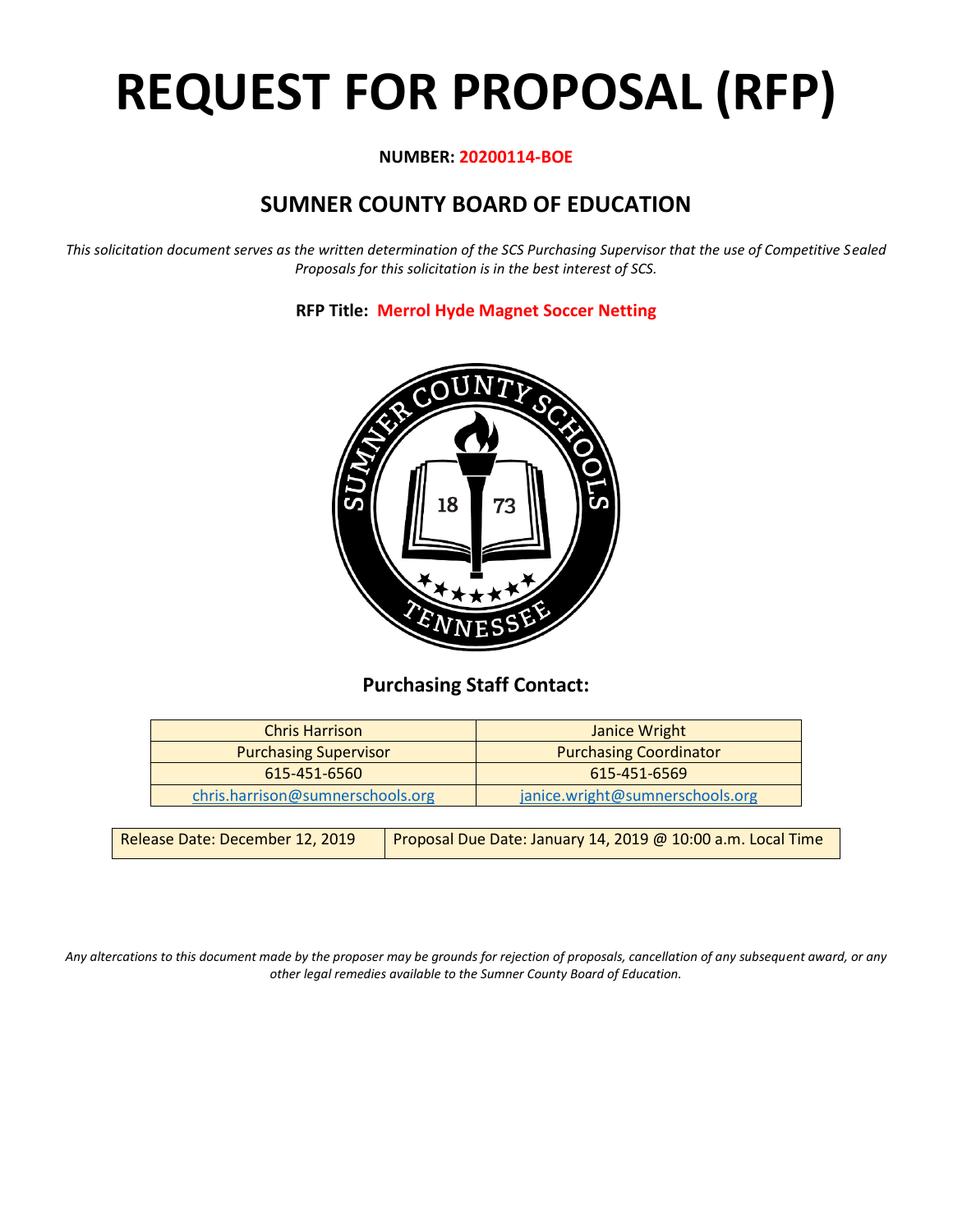## **NOTICE TO PROPOSERS**

There may be one or more amendments to this RFP. In order to receive communication for any such amendments issued specifically to this RFP, the proposer must provide a Notice of Intent to Propose to the Sumner County Board of Education (SCS) Purchasing Department. The proposer must utilize this form when submitting notice. The notice may be sent by email to: Purchasing Office, purchasing@sumnerschools.org. SCS will send amendments only to those proposers which complete and return this information by the deadline list in the RFP Schedule of Events (Section 4).

| <b>RFP Number:</b>      | 20200114-BOE Merrol Hyde Magnet Soccer Netting |  |
|-------------------------|------------------------------------------------|--|
| Company Name:           |                                                |  |
| <b>Mailing Address:</b> |                                                |  |
|                         |                                                |  |
|                         |                                                |  |
| Phone Number:           |                                                |  |
| <b>Contact Person:</b>  |                                                |  |
| <b>Email Address:</b>   |                                                |  |
|                         |                                                |  |
| Authorized Signature    |                                                |  |
| <b>Printed Name</b>     |                                                |  |
| Date                    |                                                |  |

Emailed amendments will be sent in a Microsoft Word (Office for Windows) or Portable Document Format (pdf) format. Any alterations to the document made by the proposer may be grounds for rejection of proposal, cancellation of any subsequent award or any other legal remedies available to the Sumner County Board of Education.

Amendments will also be posted on the SCS website **https://sumnerschools.org/index.php/current-bids-and-rfps** and attached to the solicitation listing as a PDF or WORD file. Check the particular solicitation on the Current Bids and RFPs webpage for any posted amendments.

By completing and returning this form, the Proposer has expressed its intent to provide a proposal for **20200114-BOE Merrol Hyde Magnet Soccer Netting.**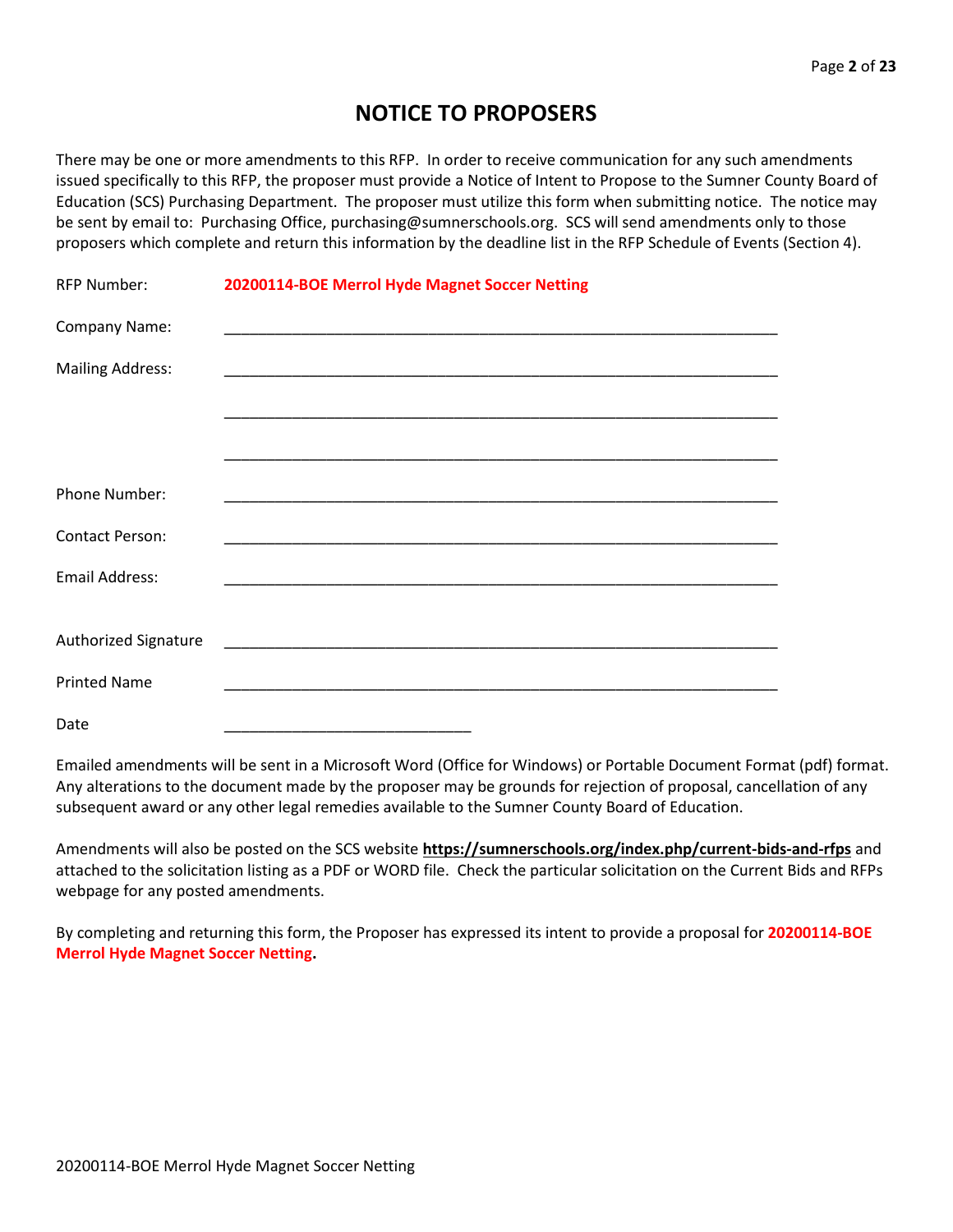## **TABLE OF CONTENTS**

- 1. Introduction/Overview
	- 1.1. Purpose
	- 1.2. Contact Information
- 2. Requirements
	- 2.1. Scope of Work/Specifications
	- 2.2. Contactor Obligations
- 3. Source Selection and Contract Award
- 4. Schedule of Events
- 5. Instructions for Proposal
	- 5.1. Required Forms
	- 5.2. New Vendors
	- 5.3. Acknowledgement of Insurance Requirements
	- 5.4. Clarification and Interpretation of RFP
	- 5.5. Proposal Package
	- 5.6. Delivery of Proposals
	- 5.7. Evaluation of Proposals
	- 5.8. Request for Clarification of Proposals
	- 5.9. Protests
- 6. Attachments
	- 6.1. Contact Information
	- 6.2. Bid Form/Certification
	- 6.3. References
	- 6.4. Certification Regarding Debarment or Suspension
	- 6.5. Condition of Submitting Proposal
	- 6.6. Statement of Non-Collusion
	- 6.7. Attestation Re Personnel
	- 6.8. Drug Free Workplace Affidavit
	- 6.9. IRS Form W-9
		- \**An online, fillable version can be found at https://www.irs.gov/pub/irs-pdf/fw9.pdf*
	- 6.10. Standard Terms & Conditions
	- 6.11. Vendor Checklist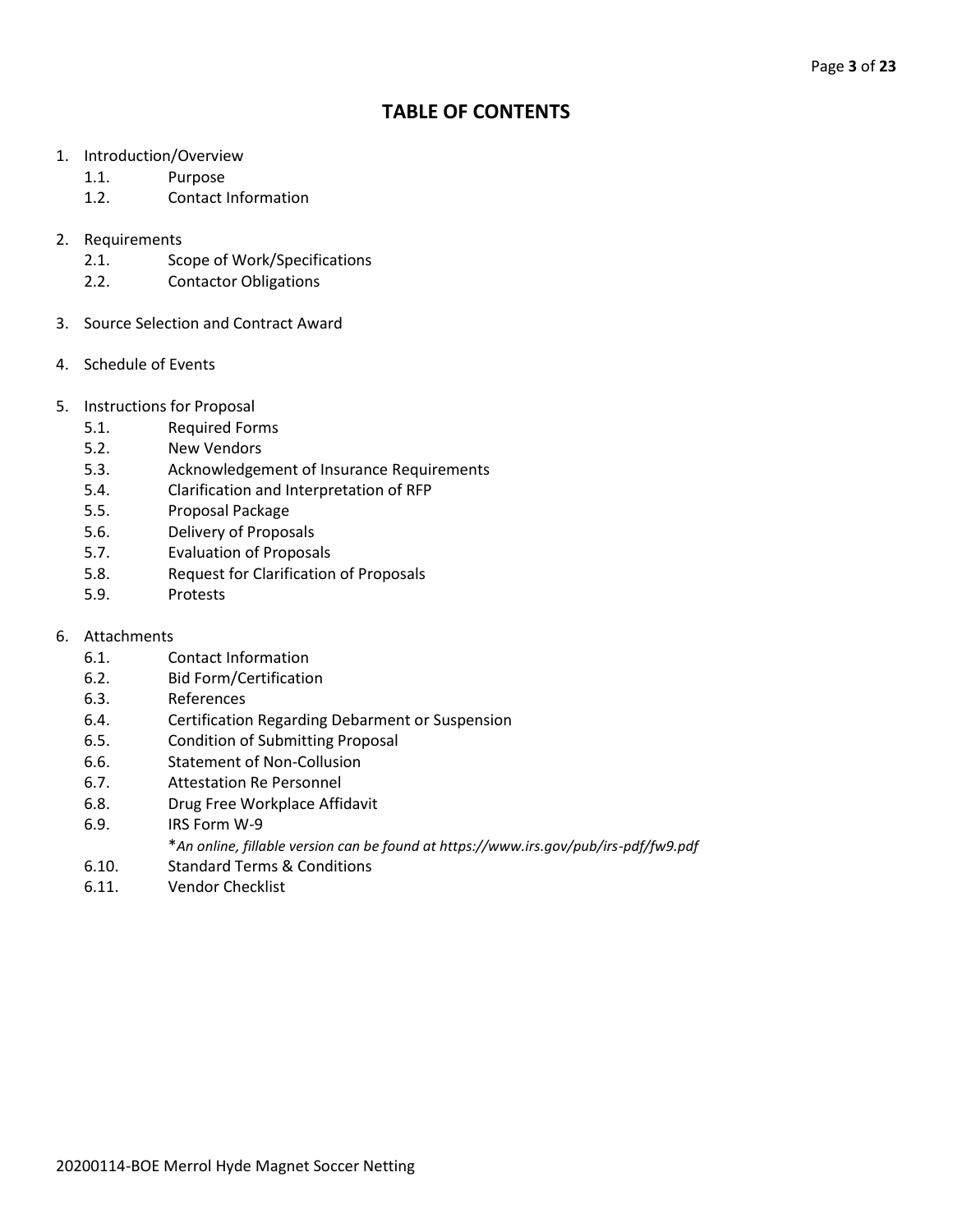#### 1. Introduction/Overview

#### 1.1. Purpose

The Sumner County Board of Education (SCS) is requesting sealed proposals for the installation of new soccer netting at Merrol Hyde Magnet.

#### 1.2. Contact Information

Unauthorized contact regarding this RFP with employees or officials of SCS other than the Purchasing Supervisor named below may result in disqualification from this procurement process.

Interested parties must direct all communication regarding this RFP to the Purchasing Supervisor, who is SCSs only official point of contact for this RFP.

| <b>RFP Procedures</b>            |
|----------------------------------|
| Chris Harrison                   |
| <b>Purchasing Supervisor</b>     |
| 1500 Airport Road                |
| Gallatin, TN 37066               |
| chris.harrison@sumnerschools.org |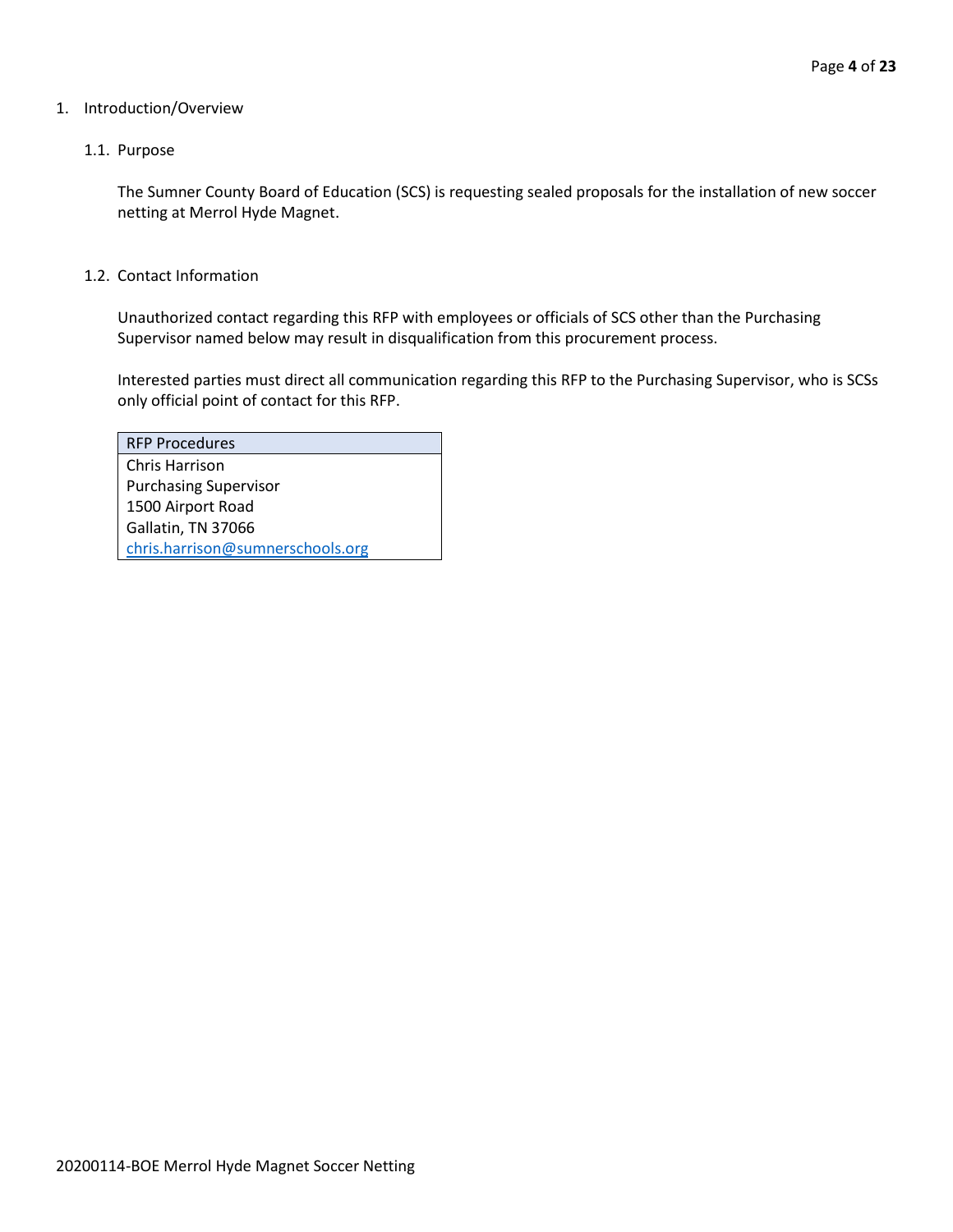#### 2. Requirements

#### 2.1. Scope of Work / Specifications

Turn-key installation of new soccer netting at Merrol Hyde Magnet School: 128 Township Drive, Hendersonville, TN 37075.

- Furnish and Install approximately 670 linear foot of new netting at the perimeter of the soccer field. This netting will replace existing net.
	- $\circ$  Installation includes all labor, equipment and hardware to install the new netting
- SCS has selected a #30 Dupont Knotted Nylon net w/ 4" square mesh and a rope border as its' preferred product. SCS shall accept equivalent products meeting the same quality, workmanship and functionality as the preferred product.
	- o Color: BLACK
- Vendor will be responsible to remove and dispose of the existing net.

#### 2.2. Standard Contractor Obligations

- Shall provide and obtain all necessary materials, equipment and labor to perform all items listed in the Scope of Work.
- Shall provide and obtain all necessary permits with Local, County, etc. agencies as required by law and as required in the Scope of Work.
- Shall schedule all necessary inspections with Local, County, etc. agencies as required by law.
- Shall strictly adhere to all specifications, engineered drawings and any other form of documentation related to the completion of the Scope of Work. SCS reserves the right to withhold partial or all payment until the work is completed to the specifications and satisfaction of SCS. Any work not completed to specifications will be the Contractor's sole responsibility and expense to redo.
- Shall dispose of all generated waste materials in compliance with all Local, State and Federal guidelines, regulations and requirements.
- Shall have property trained and experienced staff to facilitate the services specified in the Scope of Work. If applicable, the Contractor shall provide documentation that staff has received the manufacturers' certification to complete the services specified in the Statement of Work.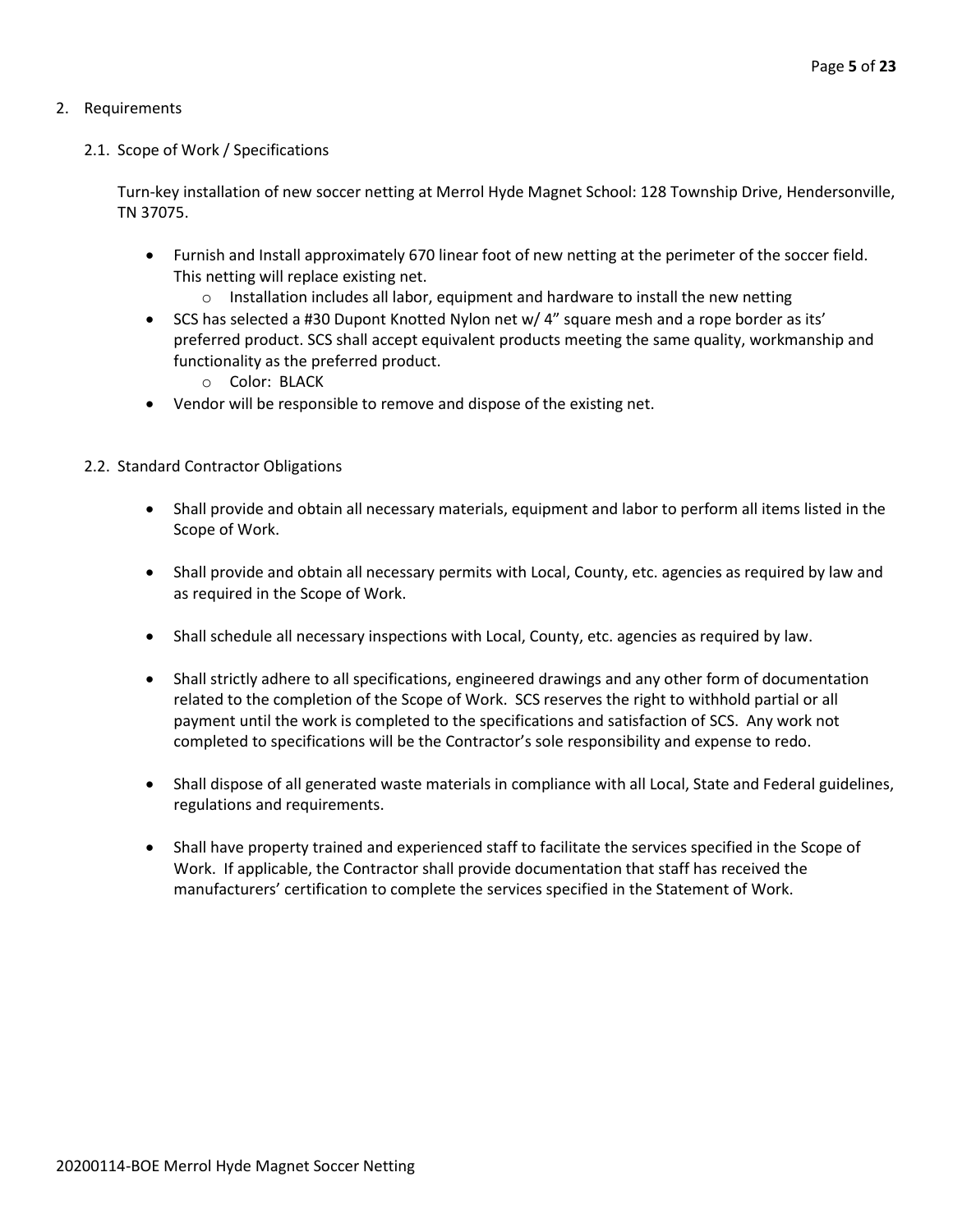- 3. Source Selection and Contract Award
	- Award(s), if made, will be made to the Responsive and Responsible proposer(s) whose proposal is most advantageous to SCS, taking into consideration price and the other evaluation criteria set forth in the RFP.
		- o General Criteria to be determined "Responsive"
			- Does the proposal include all required information, included completed attachment forms and affidavits?
			- Was the proposal delivered on or before the stated deadline? Did it include the required number of copies (hard & electronic)?
		- o General Criteria to be determined "Responsible"
			- Does the Proposer demonstrate an understanding of SCSs needs and proposed approach to the project?
			- Does the Proposer possess the ability, capacity, skill and financial resources to provide the service?
			- Can the Proposer take upon itself the responsibilities set forth in the RFP and produce the required outcomes in a timely fashion?
			- **■** Does the Proposer have the character, integrity, reputation, judgement, experience and efficiency required for the project?
	- SCS reserves the right to enter into discussions with Proposers which have submitted proposals determined to be reasonably like of being considered for selection to assure a full understanding of and responsiveness to the RFP requirements. Every effort shall be afforded to assure fair and equal treatment with respect to the opportunity for discussion and/or revision of their respective proposals.
	- Upon mutual agreement by both parties, SCS shall grant the right to extend the terms, conditions and prices of contract(s) awarded from this RFP to other Institutions (such as State, Local and/or Public Agencies) who express an interest in participating in any contract that results from this RFP. Each of the "piggyback" Institutions will issue their own purchasing documents for purchase of the goods/services. Proposer agrees that SCS shall bear no responsibility or liability for any agreements between Proposer and the other Institution(s) who desire to exercise this option.

#### 4. Schedule of Events

| <b>RFP Issued</b>              | December 12, 2019                        |
|--------------------------------|------------------------------------------|
| <b>Questions DEADLINE</b>      | January 7, 2020                          |
| <b>RFP Submission DEADLINE</b> | January 14, 2020 @ 10:00 a.m. Local Time |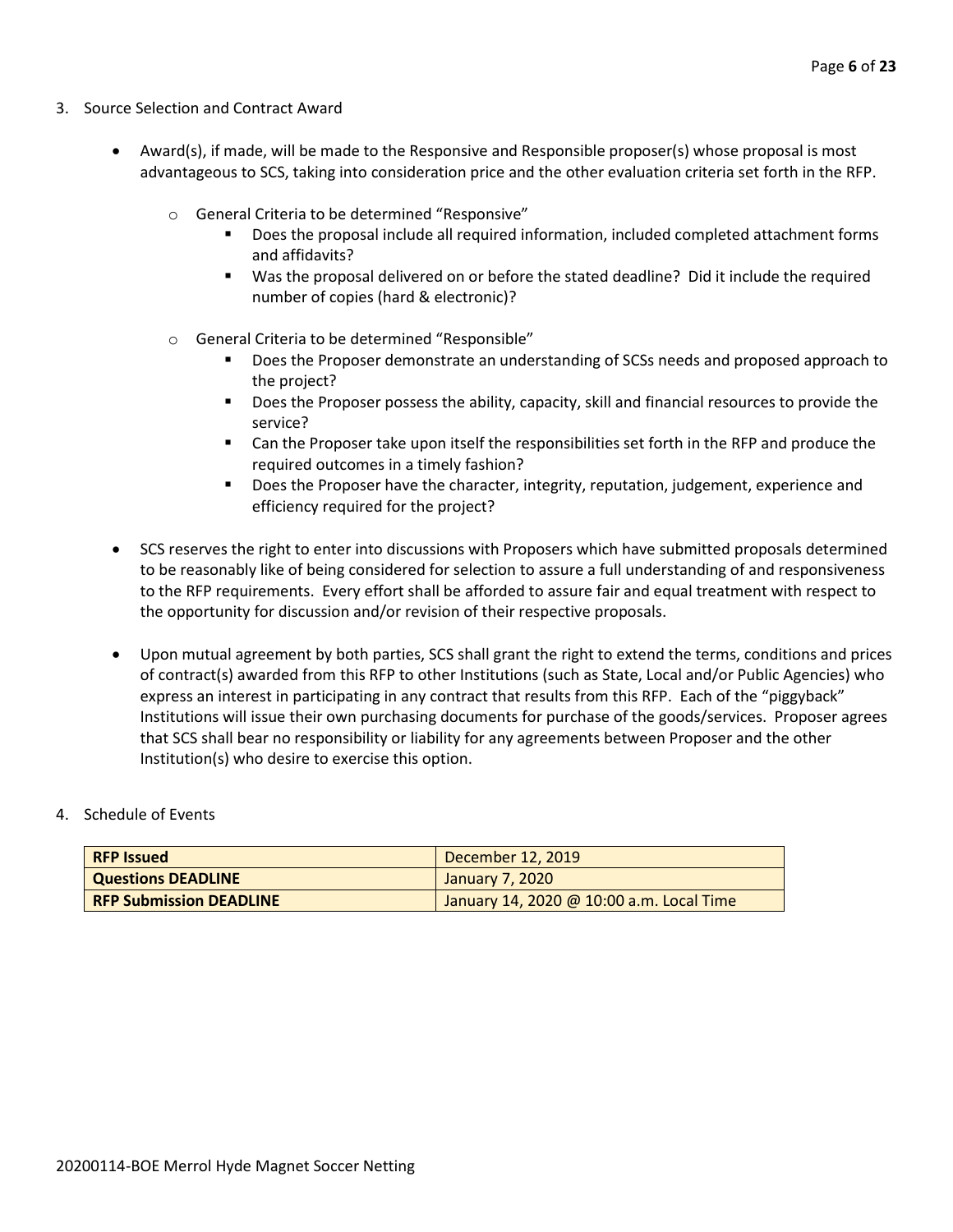#### 5. Instructions for Proposal

#### 5.1. Required Forms

- Proposer must complete and submit the Attachments in Section 6. Attachments may be omitted depending on the RFP requirements. Refer to the Table of Contents for omitted Attachments.
- Evidence of a valid State of Tennessee Business License and/or Sumner County Business License.
- For all vendors with annual purchases in excess of \$50,000; a Sumner County Business License must be on file with the SCS Finance Department. Evidence of the license must be provided within ten (10) working days following notification of award; otherwise, SCS may rescind its acceptance of the Proposer's proposal.
- Copy of State of Tennessee License (if applicable) in respective field.
- If applicable, the Proposer must include a copy of the contract(s) the Proposer will submit to be signed.

#### 5.2. New Vendors

- To comply with Internal Revenue Service requirements, all vendors who perform any type of service are required to have a current IRS Form W-9 on file with the SCS Finance Department. It is a mandatory requirement to complete the IRS Form W-9 (Attachment 6.9) included in this RFP.
- To comply with the **Tennessee Lawful Employment Act (50-1-702 and 50-1-703)**, non-employees (individuals paid directly by the employer in exchange for the individual's labor or services) must have on file one (1) of the following documents:
	- o A valid Tennessee driver's license or photo identification;
	- $\circ$  A valid driver's license or photo identification from another state where the license requirements are at least as strict as those in Tennessee;
	- o A birth certificate issued by a U.S. state, jurisdiction or territory;
	- o A U.S. government issued certified birth certificate;
	- o A valid, unexpired U.S. passport;
	- o A U.S. certificate of birth abroad (DS-1350 or FS-545)
	- o A report of birth abroad of a U.S. citizen (FS-240);
	- o A certificate of citizenship (N560 or N561);
	- o A certificate of naturalization (N550, N570 or N578);
	- o A U.S citizen identification card (I-197 or I-179); or
	- $\circ$  Valid alien registration documentation or other proof of current immigration registration recognized by the United States Department of Homeland Security that contains the individual's complete legal name and current alien admission number or alien file number (or numbers if the individual has more than one number).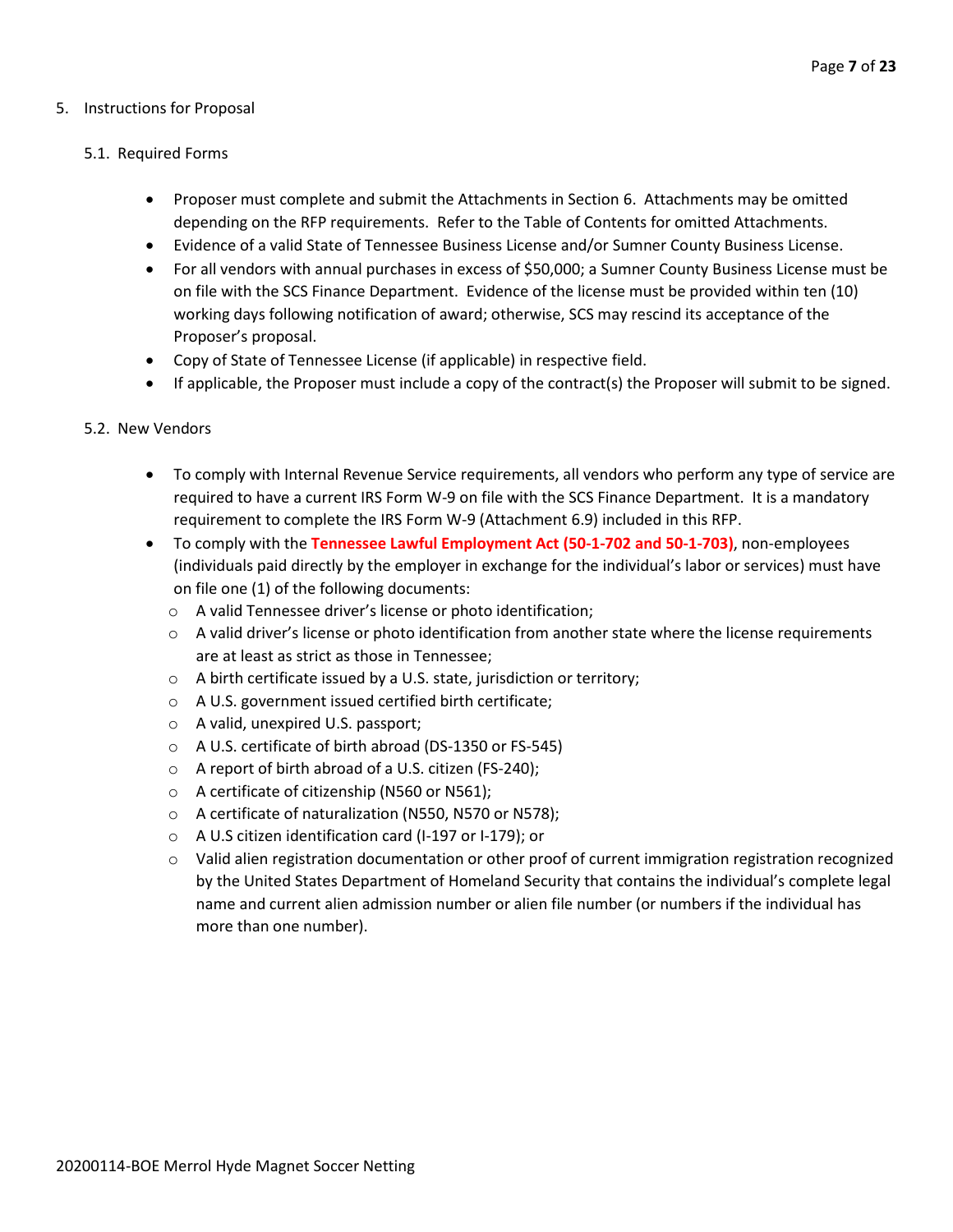#### 5.3. Acknowledgement of Insurance Requirements

By submitting a proposal, Proposer acknowledges that it has read and understands the insurance requirements for the proposal. The Proposer who may have employees, contractors, subcontractors or agents working on SCS properties shall carry current certificates for general and professional liability insurance and for workers' compensation as indicated below. The owner or Principal of each Proposer must also be insured by workers' compensation if they perform any of the services on SCS properties. There will be no exceptions to the insurance requirement. Proposer also understands that the evidence of required insurance must be submitted within fifteen (15) working days following notification of its offer being accepted; otherwise, SCS may rescind its acceptance of the Proposers proposal.

#### • **General Liability**

| <b>General Aggregate</b> | \$2,000,000 |
|--------------------------|-------------|
| Each Occurrence          | \$1,000,000 |

#### • **Workers Compensation**

| <b>Workers Compensation</b> | <b>Tennessee Statutory Limits</b> |
|-----------------------------|-----------------------------------|
| <b>Employer's Liability</b> | \$500,000                         |

#### 5.4. Clarification and Interpretation of RFP

The words "must" and "shall" in the RFP indicate mandatory requirements. Taking exception to any mandatory requirement shall be considered grounds for rejection. There are other requirements that SCS considers important but not mandatory. It is important to respond in a concise manner to each section and submit an itemized list of all exceptions.

#### 5.5. Proposal Package

The package containing the proposal must be sealed and clearly marked on the outside of the package: **"20200114-BOE Merrol Hyde Magnet Soccer Netting" DO NOT OPEN**

All sealed proposals packages must include all of the following. Any sealed proposals are subject to rejection as non-conforming if any applicable item is not included.

- One (1) Complete Original
- One (1) electronic format (CD/USB Drive)
- Original Signature on Original Proposal. NO copied or digital signatures.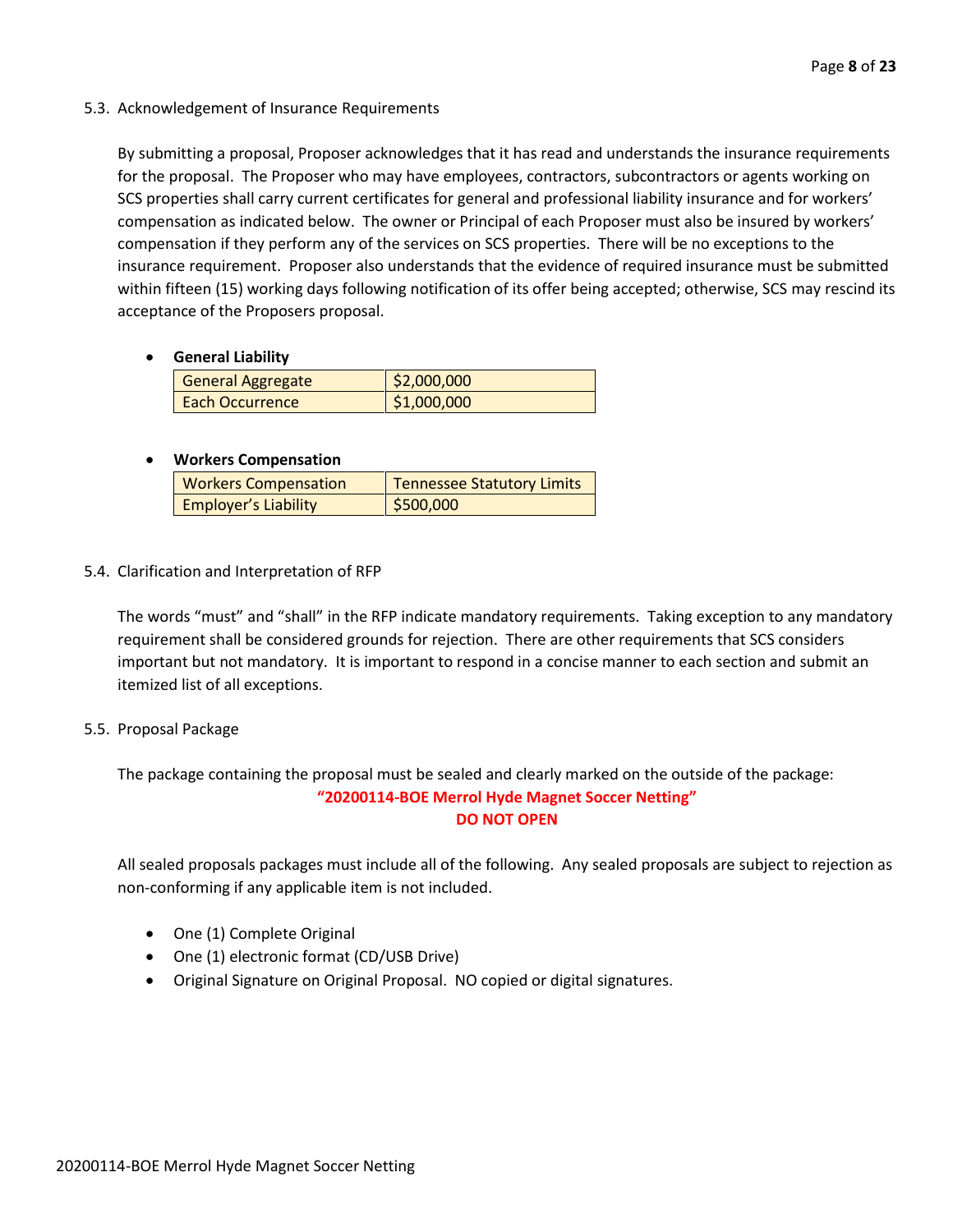The outside of the proposal package must be labeled as follows (if applicable) per **T.C.A § 62-6-119**:

- 1. Name of Company and Principal Owner, Business License Number, Expiration Date and License Classification.
- 2. In addition to Item 1, the same is applicable to masonry contractors if the work performed is > \$100,000.
- 3. In addition to Item 1, the same is applicable to HVAC, electrical, plumbing or A/C contractors if the work performed is > \$25,000.
- 4. In addition to Item 1, the same is applicable plus the Department of Environment & Conservation License Number and Classification, applicable to geothermal contractors if the work performed is > \$25,000.
- 5. If the prime contractor performs the masonry portion of the project or any of the above listed contractor skill sets and the work performed is > \$100,000; it must be so designated.
- 6. Only one (1) contractor in each classification listed shall be written on the bid envelope.

#### 5.6. Delivery of Proposals

Sealed proposals will be accepted until **January 14, 2019 @ 10:00 a.m. Local Time**. Proposals received after that time will be deemed invalid. Vendors mailing proposal packages must allow sufficient time to ensure receipt of their package by the time specified. SCS shall not accept proposals via electronic transmission such as email, fax, etc. There will be no exceptions. Proposals will be opened and read aloud. The reading of the bids will begin at **10:00 a.m. Local Time**.

Due to the nature of deliveries to the SCS Support Services Facility by carriers such as UPS, FedEx and such like; the proposal package will be accepted if the date and time on the delivery confirmation are indicated to be on or before the Proposal Deadline.

| Delivery Address: | Sumner County Board of Education |
|-------------------|----------------------------------|
|                   | Attn: Purchasing Supervisor      |
|                   | 1500 Airport Road                |
|                   | Gallatin, TN 37066               |

#### 5.7. Evaluation of Proposals

The SCS Purchasing Supervisor will first examine the proposals to reject those that are clearly non-responsive to the stated requirements. Proposers who are determined to be non-responsive and/or non-responsible will be notified of this determination.

The evaluation process will include the following factors:

- Company Experience and Qualifications
	- o The nature and scope of the Proposers business.
	- o The number of years the Proposer has been licensed to do business.
	- o The number of years the Proposer has been providing the requested services.
	- o How many similarly sized or larger K-12 clients have you contract with?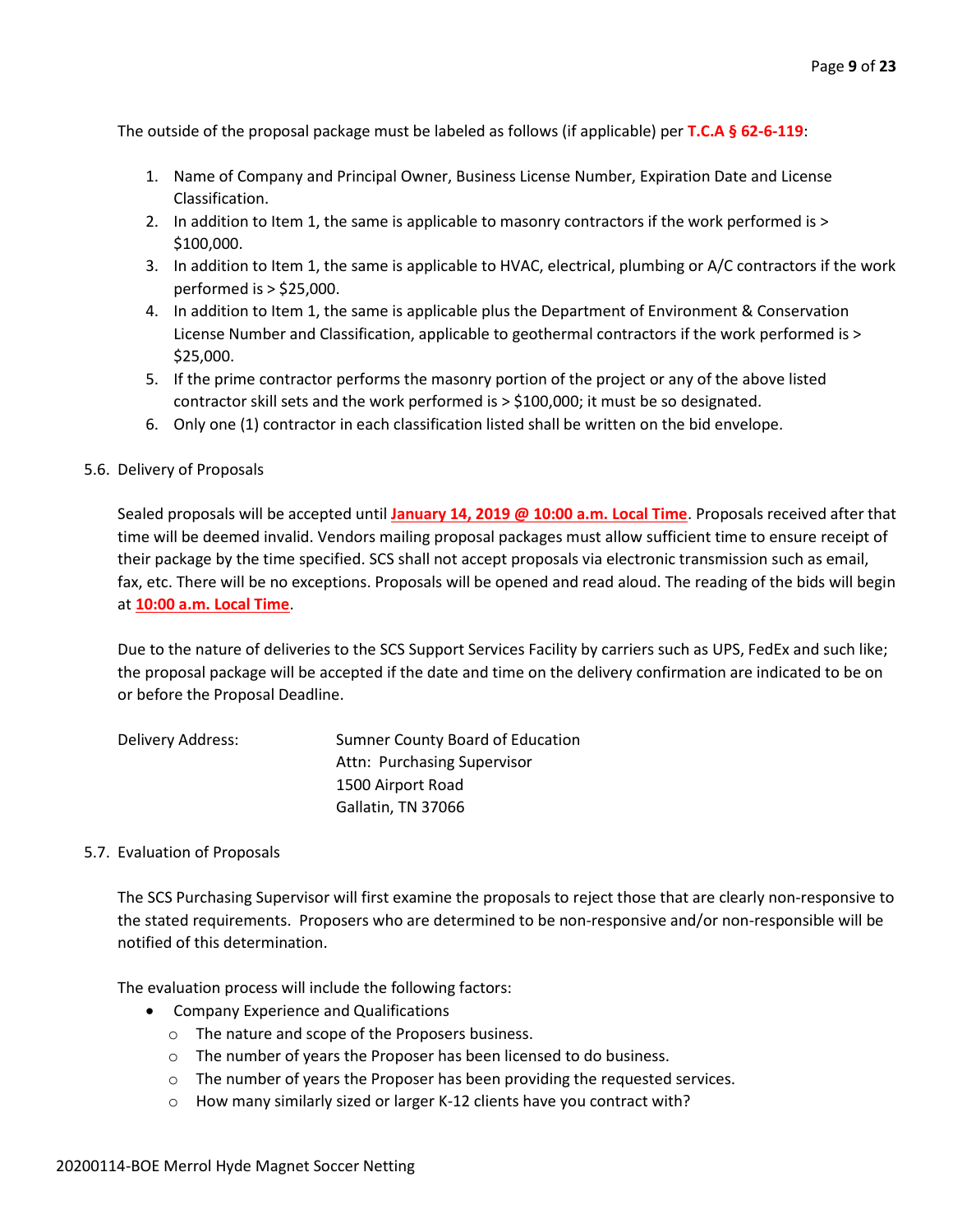- Compensation/Price Data
	- o Address all costs associated with performance of the contracted services.
- Past Performance and References
	- o Provided a minimum of three (3) client references for similar projects in size and scope successfully completed by Proposer within the last three (3) years. Attachment 6.3.
	- $\circ$  SCS may also consider other sources of pertinent past performance information, including the districts own experience with the Proposer.
- 5.8. Request for Clarification of Proposals

Requests for clarification of proposals shall be distributed by the Purchasing Supervisor in writing (or email).

#### 5.9. Protests

In the event that any interested party finds any part of the listed specifications, terms or conditions to be discrepant, incomplete or otherwise questionable in any respect; it shall be the responsibility of the concerned party to notify the SCS Purchasing Office of such matters immediately upon receipt of the RFP. All notifications must be sent to the Purchasing Supervisor via email at [purchasing@sumnerschools.org.](mailto:purchasing@sumnerschools.org)

Any actual or prospective Proposer who is aggrieved in connection with the RFP or award of a contract may protest to the Purchasing Supervisor and/or the Sumner County Board of Education at its regularly scheduled meeting.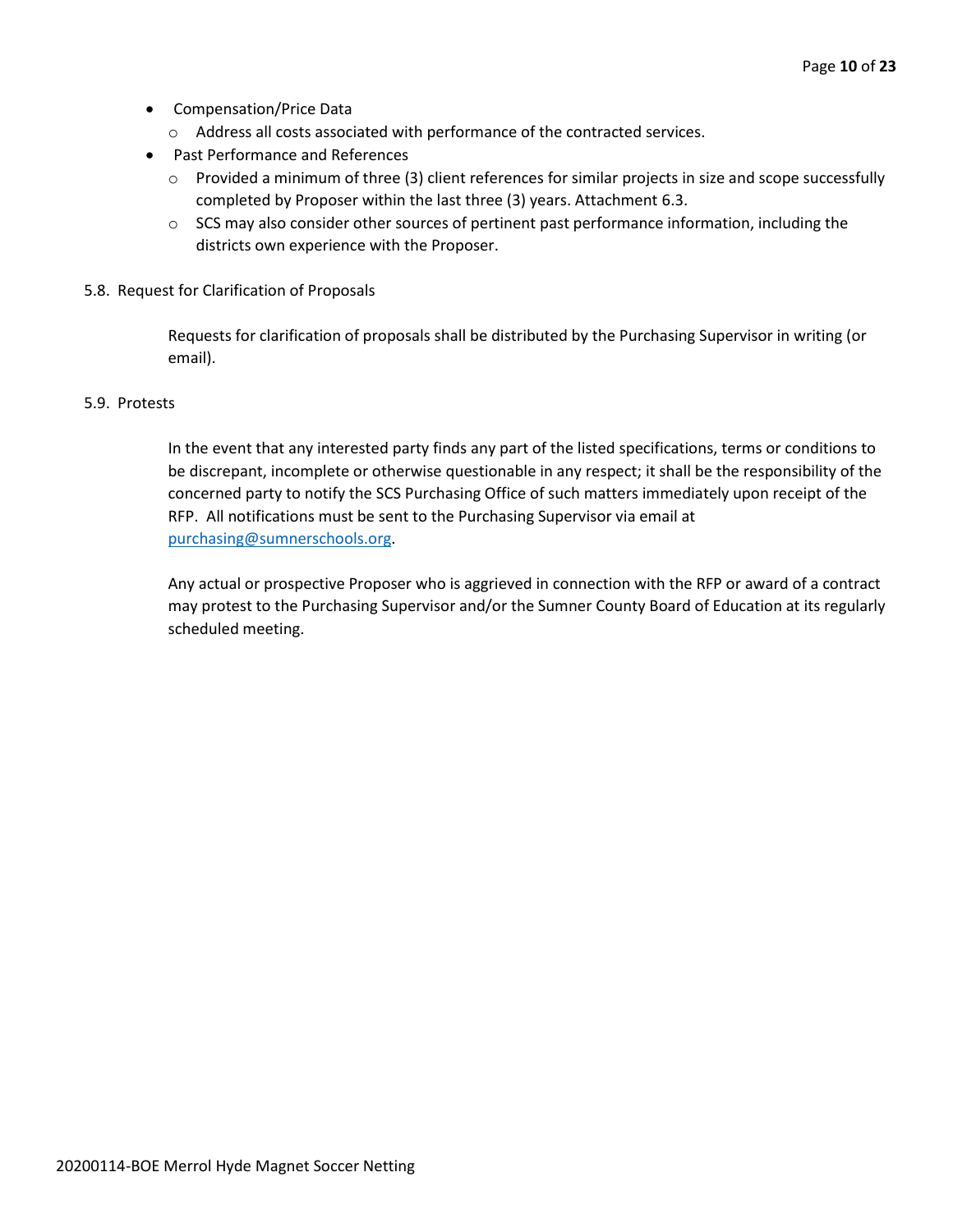#### **ATTACHMENT 6.1 - Contact Information**

| <b>Company Legal Name:</b>                 |          |  |
|--------------------------------------------|----------|--|
| <b>Company Official Address:</b>           |          |  |
|                                            |          |  |
| Company Web Site (URL):                    |          |  |
|                                            |          |  |
|                                            |          |  |
| Contact Person for project administration: |          |  |
|                                            |          |  |
|                                            |          |  |
|                                            |          |  |
| (office)                                   |          |  |
|                                            | (mobile) |  |
|                                            |          |  |
|                                            |          |  |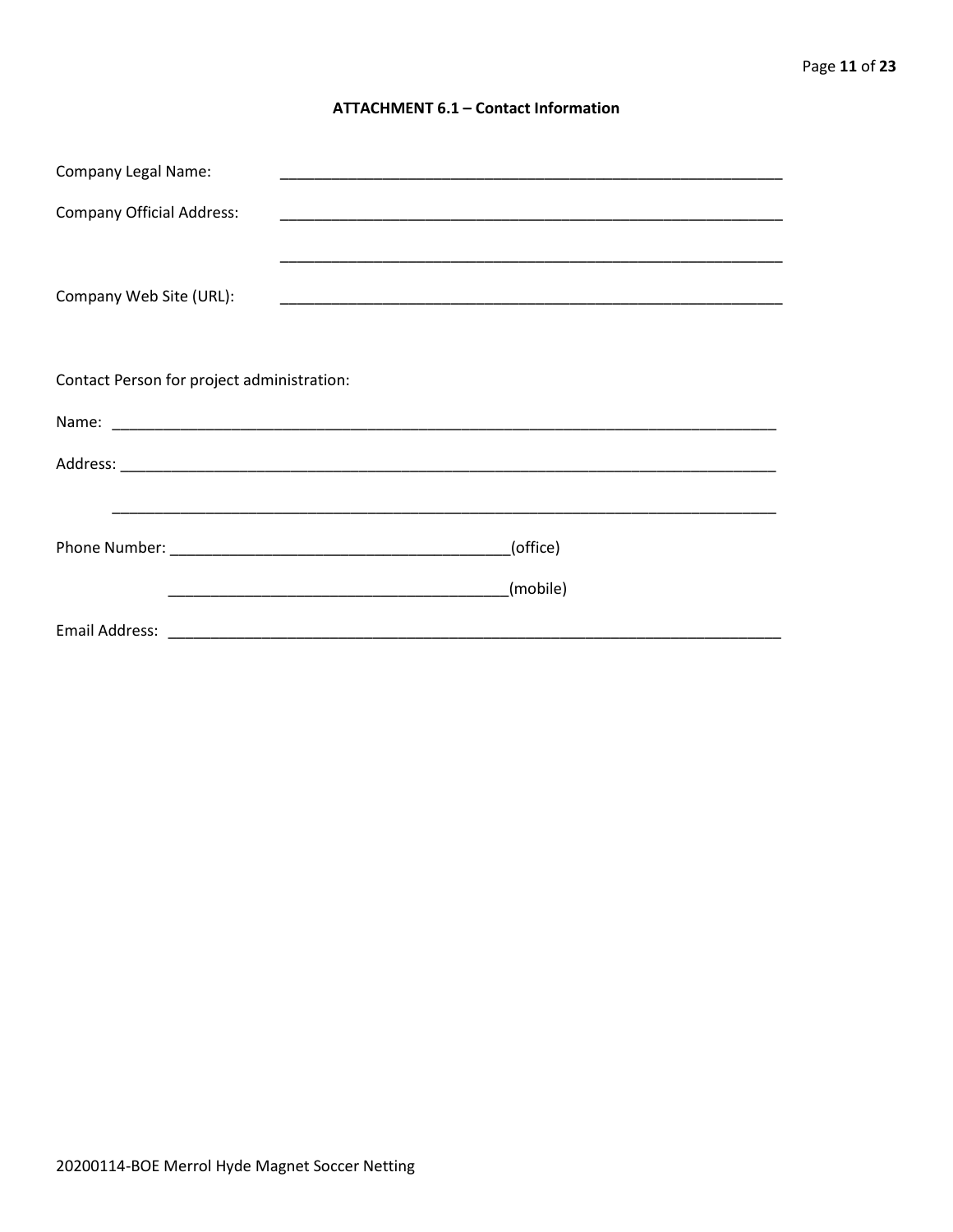| NTy<br>۳ |
|----------|
|          |

Attn: Purchasing Supervisor 1500 Airport Road Gallatin, TN 37066

#### **ATTACHMENT 6.2 – Bid Form/Certification 20200114-BOE Merrol Hyde Magnet Soccer Netting**

| Date |  |
|------|--|
|      |  |

**Total Project Cost \$\_\_\_\_\_\_\_\_\_\_\_\_\_\_\_\_\_\_\_\_\_\_\_\_\_\_\_\_\_\_\_\_\_\_\_\_\_\_\_\_\_\_\_\_\_**

| (street) | (city, state, zip) |
|----------|--------------------|

By checking this box, Proposer agrees that SCS reserves the right to extend the terms, conditions, and prices of this contract to other Institutions (such as State, Local and/or Public Agencies) who express an interest in participating in any contract that results from this RFP. Each of the piggyback Institutions will issue their own purchasing documents for the goods/services. Proposer agrees that SCS shall bear no responsibility or liability for any agreements between Proposer and the other Institution(s) who desire to exercise this option.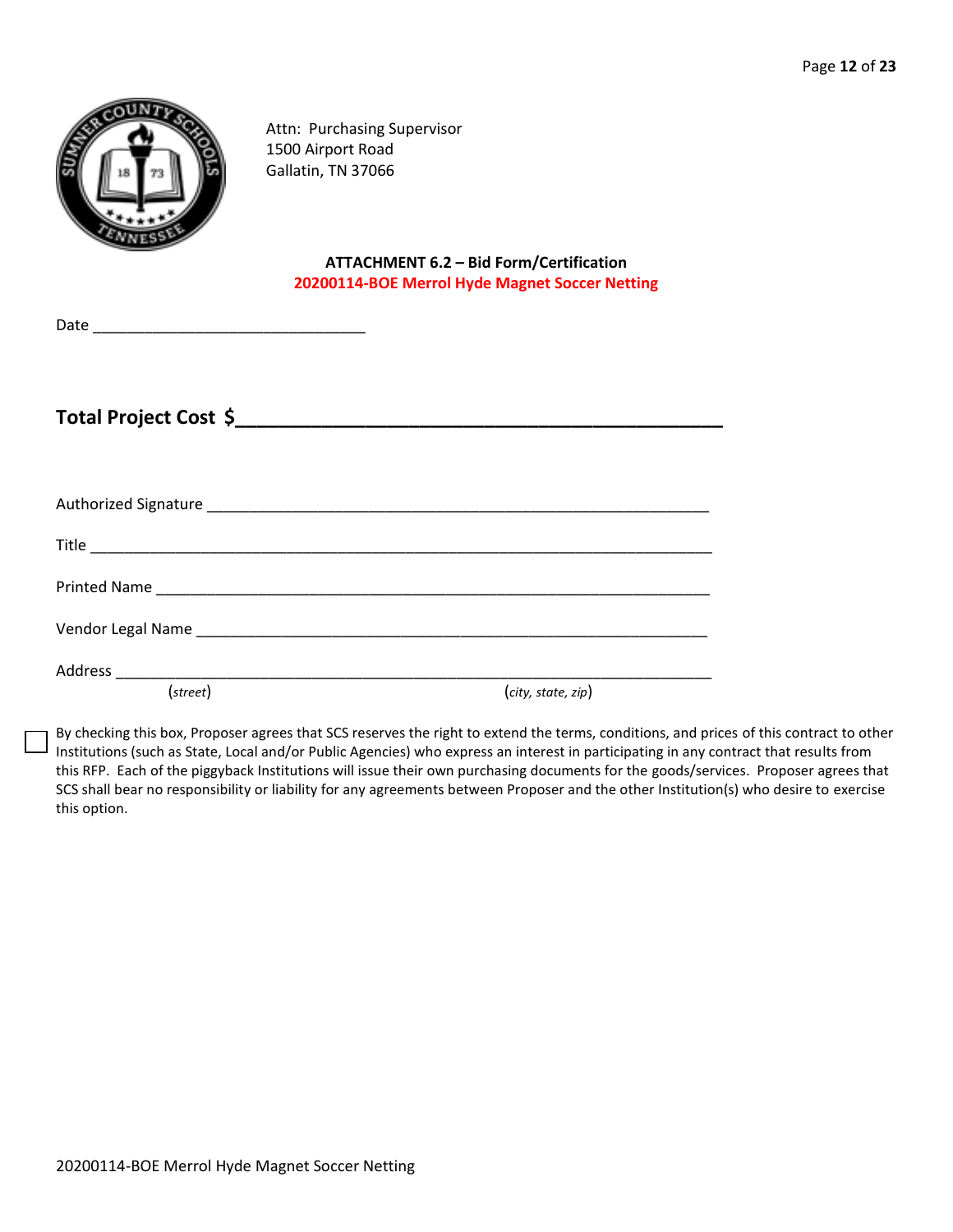#### **ATTACHMENT 6.3 - References**

| 1. |                                     |  |
|----|-------------------------------------|--|
|    |                                     |  |
|    |                                     |  |
|    |                                     |  |
|    |                                     |  |
|    |                                     |  |
| 2. |                                     |  |
|    |                                     |  |
|    |                                     |  |
|    |                                     |  |
|    |                                     |  |
|    |                                     |  |
|    |                                     |  |
| 3. |                                     |  |
|    |                                     |  |
|    |                                     |  |
|    |                                     |  |
|    |                                     |  |
|    |                                     |  |
|    | 4. Project Name/Location: _________ |  |
|    |                                     |  |
|    |                                     |  |
|    |                                     |  |

\*Proposers may copy this page and submit additional references.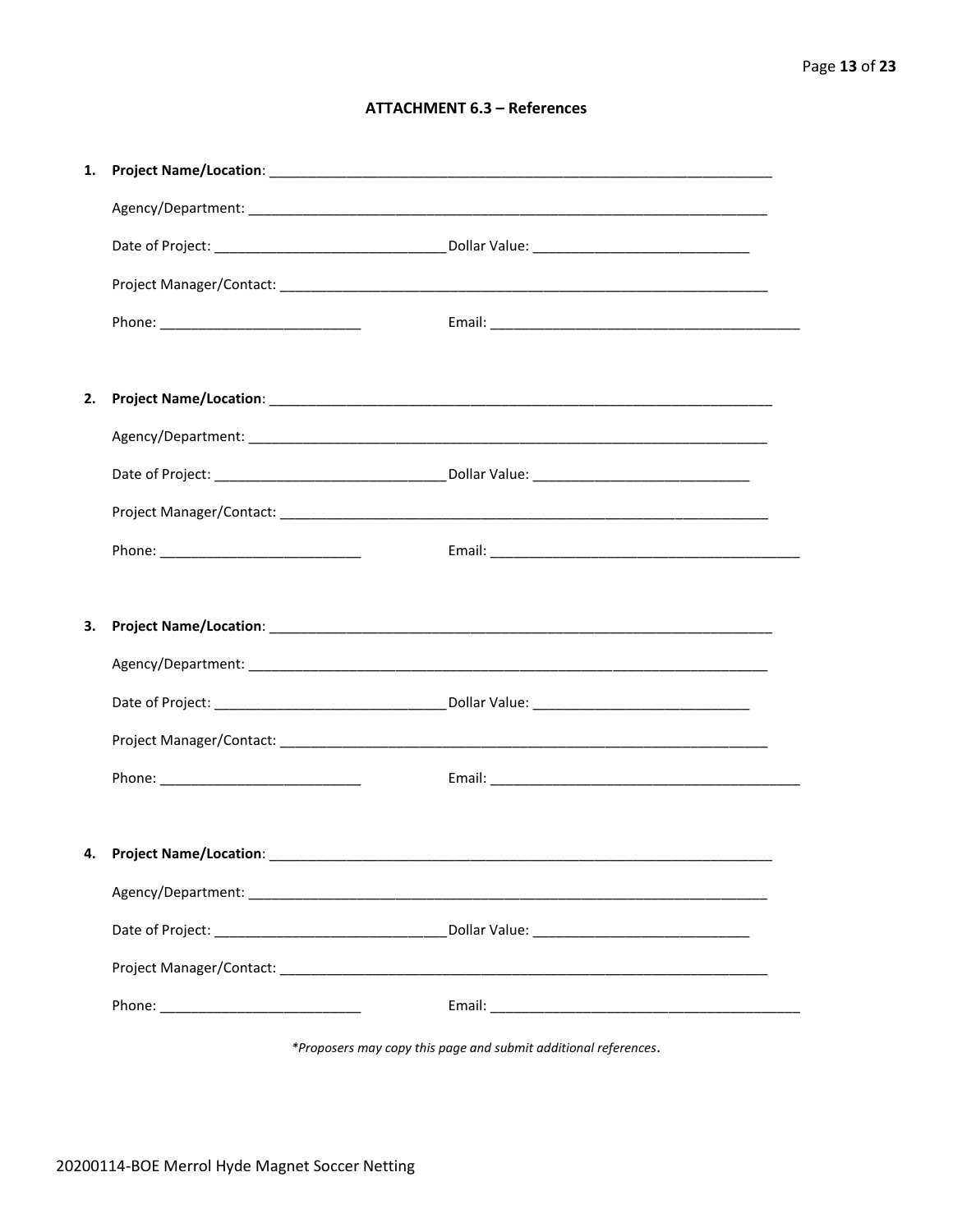#### **ATTACHMENT 6.4 – Certification Regarding Debarment or Suspension**

The prospective participant certifies, to the best of its knowledge and belief, that it and its principals:

- Are not presently debarred, suspended, proposed for debarment, declared ineligible or voluntarily excluded from participation in transactions under federal non-procurement programs by any federal department or agency;
- Have not, within the three-year period preceding the proposal, had one or more public transactions (federal, state or local) terminated for cause or default; and
- Are not presently indicated or otherwise criminally or civilly charged by a government entity (federal, state or local) and have not, within the three-year period preceding the bid, been convicted or had a civil judgement rendered against it:
	- $\circ$  For the commission of fraud or a criminal offense in connection with obtaining, attempting to obtain or performing a public transaction (federal, state or local) or a procurement contract under such a public transaction;
	- $\circ$  For the violation of federal or state antitrust statutes, including those proscribing price fixing between competitors, the allocation of customers between competitors, or bid rigging; or
	- $\circ$  For the commission of embezzlement, theft, forgery, bribery, falsification or destruction of records, making false statements, or receiving stolen property.

\_\_\_\_\_\_\_\_\_\_\_\_\_\_\_\_\_\_\_\_\_\_\_\_\_\_\_\_\_\_\_\_\_\_\_\_\_\_\_\_\_\_\_\_\_\_\_\_\_\_\_\_

I understand that a false statement on this certification may be grounds for the rejection of this proposal or the termination of the award. In addition, under 18 U.S.C. 1001, a false statement may result in a fine of up to \$10,000 or imprisonment for up to five years, or both.

Name of Participating Agency: \_\_\_\_\_\_\_\_\_\_\_\_\_\_\_\_\_\_\_\_\_\_\_\_\_\_\_\_\_\_\_\_\_\_\_\_\_\_\_\_\_\_\_\_\_\_\_\_\_\_\_\_\_\_\_\_\_\_\_\_

Name and Title of Authorized Representative: \_\_\_\_\_\_\_\_\_\_\_\_\_\_\_\_\_\_\_\_\_\_\_\_\_\_\_\_\_\_\_\_\_\_\_\_\_\_\_\_\_\_\_\_\_\_\_

Signature of Authorized Representative: \_\_\_\_\_\_\_\_\_\_\_\_\_\_\_\_\_\_\_\_\_\_\_\_\_\_\_\_\_\_\_\_\_\_\_\_\_\_\_\_\_\_\_\_\_\_\_\_\_\_\_\_

Date: \_\_\_\_\_\_\_\_\_\_\_\_\_\_\_\_\_\_\_\_\_\_\_\_\_\_\_\_

\_\_\_\_ I am unable to certify to the above statement. Attached is my explanation.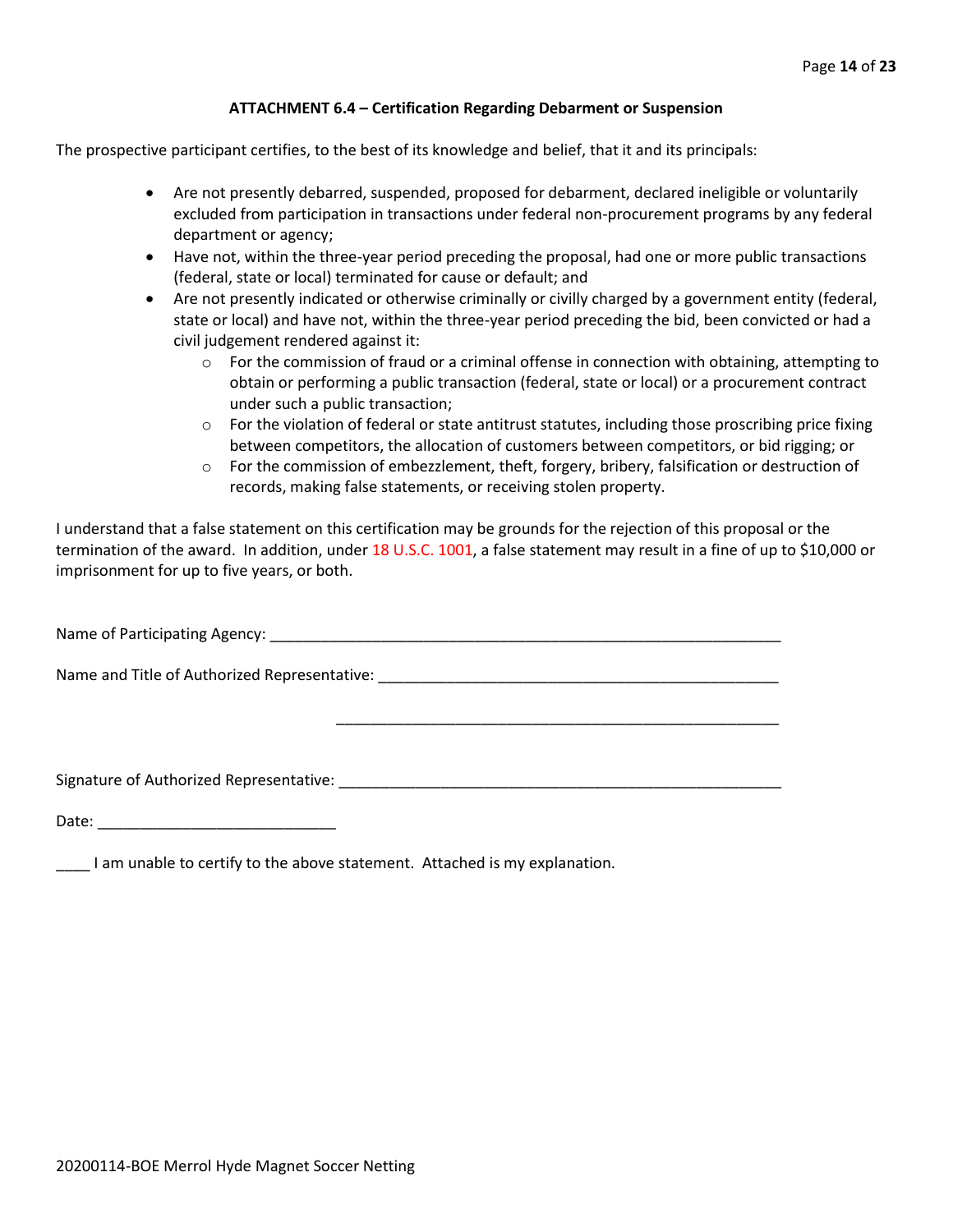#### **ATTACHMENT 6.5 – Condition of Submitting Proposal**

The undersigned Proposer has carefully examined all instructions, requirements, specifications, terms and conditions of the RFP and certifies:

- It is a reputable company regularly engaged in providing goods and/or services necessary to meet the requirements, specifications, terms and conditions of the RFP.
- All statements, information and representations prepared and submitted in response to the RFP are current, complete, true and accurate. Proposer acknowledges that the Sumner County Board of Education (SCS) will rely on such statements, information and representations in selecting the successful proposer(s).
- That the prices quoted shall be SCSs pricing for the products and/or service.
- It shall be bound by all statements, representations, warranties and guarantees made in its proposal.
- Proposer acknowledges that the contract may be canceled if any conflict of interest or appearance of a conflict of interest is discovered by SCS, in its sole discretion.
- All purchase orders must be duly authorized and executed by SCS and subject to the terms and conditions of the RFP.

| ADDRESS: |                                                               |
|----------|---------------------------------------------------------------|
|          |                                                               |
| PHONE:   | (office)<br><u> 1989 - Johann Barbara, martin da basar da</u> |
|          | (mobile)                                                      |
| EMAIL:   |                                                               |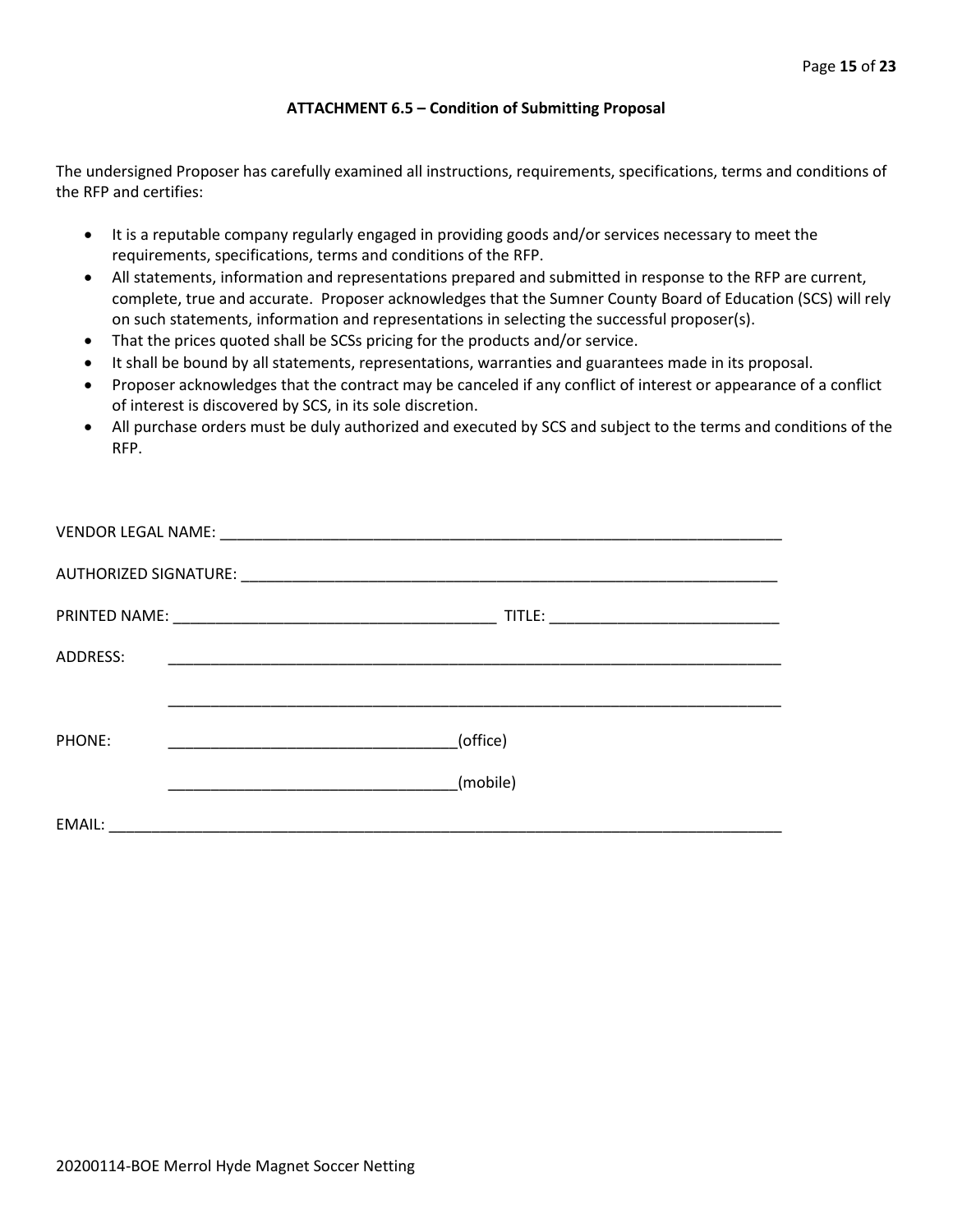#### **ATTACHMENT 6.6 – Statement of Non-Collusion**

The undersigned affirms that they are duly authorized to execute this contract, that this company, corporation, firm, partnership or individual has not prepared this proposal in collusion with any other respondent, and that the contents of this proposal as to prices, terms or conditions of said proposal have not been communicated by the undersigned nor by any employee or agent to any other person engaged in this type of business prior to the official opening of this proposal.

| Address: |          |
|----------|----------|
|          | (office) |
|          | (mobile) |
|          |          |
|          |          |
|          |          |
|          |          |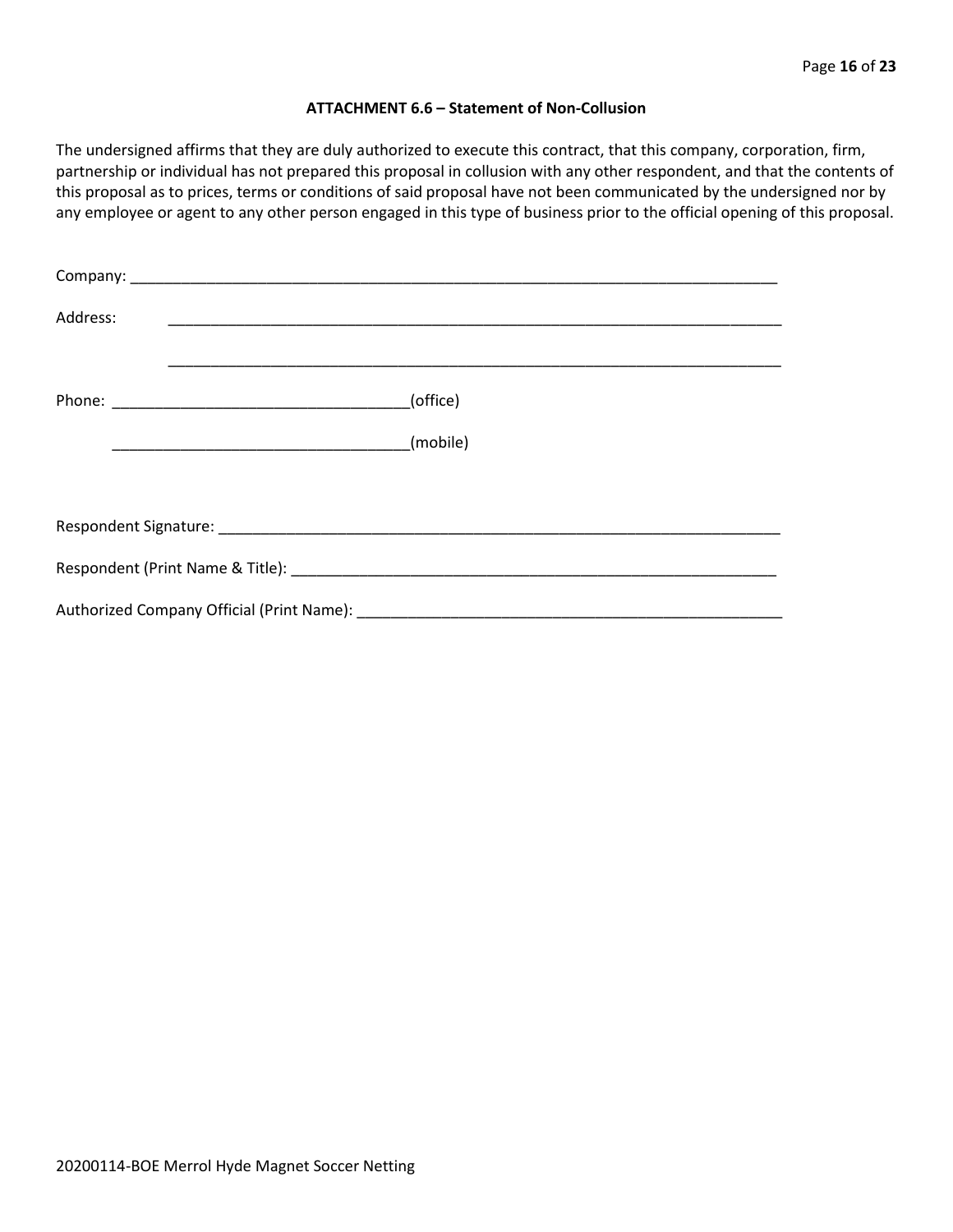#### **ATTACHMENT 6.7 – Attestation Re Personnel**

### **ATTESTATION RE PERSONNEL USED IN CONTRACT PERFORMANCE**

| CONTRACTOR LEGAL ENTITY NAME:                                          |  |
|------------------------------------------------------------------------|--|
| FEDERAL EMPLOYER IDENTIFICATION NUMBER:<br>(or Social Security Number) |  |

**The Contractor, identified above, does hereby attest, certify, warrant and assure that the Contractor shall not knowingly utilize the services of an illegal immigrant in the performance of this Contract and shall not knowingly utilize the services of any subcontractor who will utilize the services of an illegal immigrant in the performance of this Contract, T.C.A. § 12-3-309.**

SIGNATURE & DATE:

*NOTICE: This attestation MUST be signed by an individual empowered to contractually bind the Contractor.*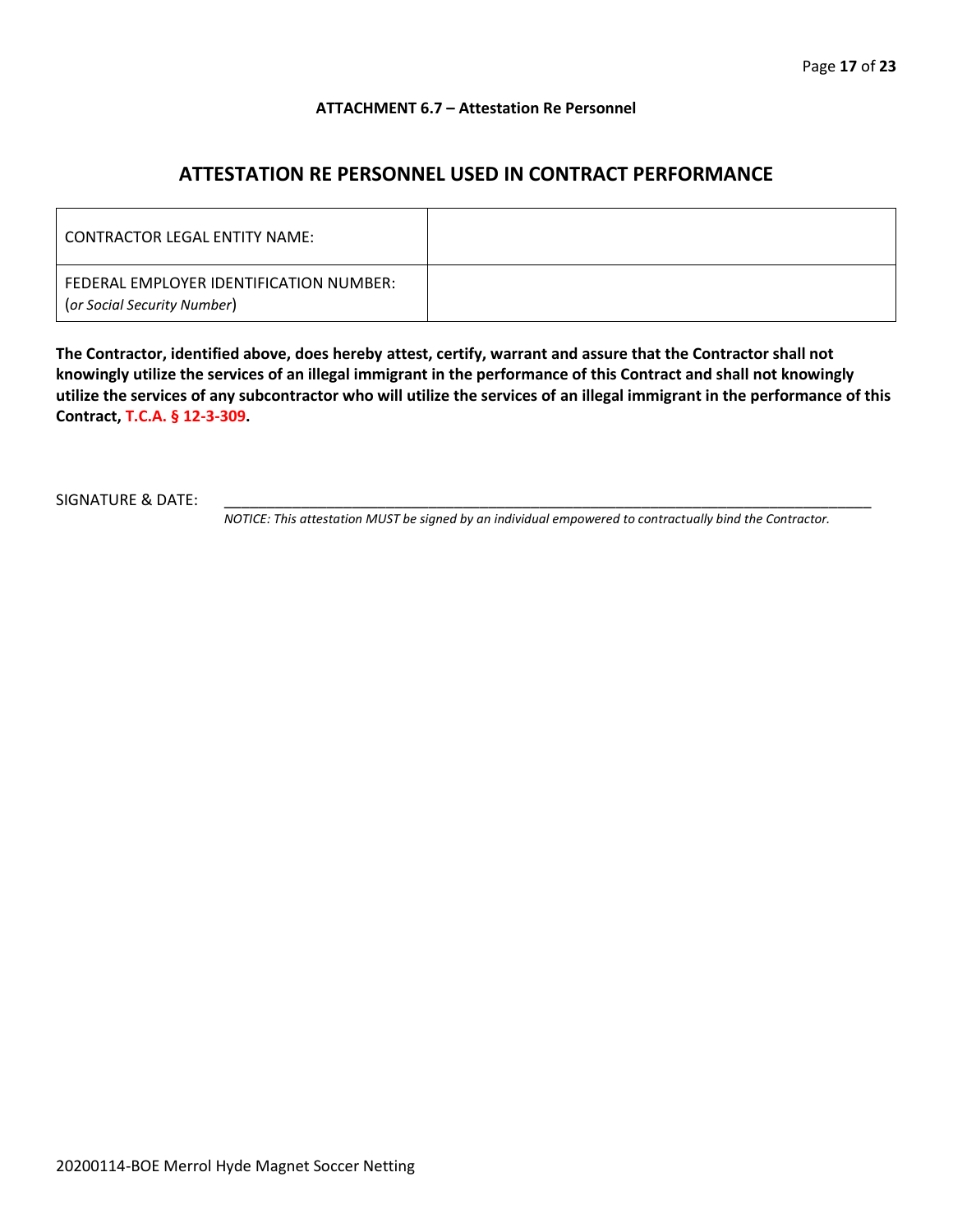#### **ATTACHMENT 6.8 – Drug Free Workplace Affidavit**

The Sumner County Board of Education is committed to maintaining a safe and productive work environment for its employees and to providing high quality service to its citizens. The goal of this policy is for Sumner County Board of Education employees and contractors to remain, or become and remain, drug-free. Abuse and dependency on alcohol and/or drugs can seriously affect the health of employees, contractors and citizens, jeopardize personal safety, impact the safety of others and impair job performance.

STATE OF

**COUNTY OF** \_\_\_\_\_\_\_\_\_\_\_\_\_\_\_\_\_\_\_\_\_\_\_\_\_\_\_\_\_\_\_\_\_

The undersigned, principal officer of

an employer of five (5) or more employees contracting with Sumner County Board of Education to provide goods or services, hereby states under oath as follows:

- 1. The undersigned is a principal officer of (hereinafter referred to as the "Company") and is duly authorized to execute this Affidavit on behalf of the Company.
- 2. The Company submits this Affidavit pursuant to **T.C.A. § 50-9-113**, which requires each employer with no less than five (5) employees receiving pay who contracts with the state and any local government to provide contracted services to submit an affidavit stating that such employer has a drug-free workplace program that complies with Title 50, Chapter 9 of the *Tennessee Code Annotated*.
- 3. The Company is in compliance with **T.C.A. § 50-9-113** and all applicable Federal Laws, Rules and Regulations requiring a drug-free workplace program.

Further affiant saith not.

| <b>Principal Officer:</b> |  |
|---------------------------|--|
|                           |  |
| <b>STATE OF</b>           |  |

**COUNTY OF** \_\_\_\_\_\_\_\_\_\_\_\_\_\_\_\_\_\_\_\_\_\_\_\_\_\_\_\_\_\_\_\_\_\_

Before me personally appeared \_\_\_\_\_\_\_\_\_\_\_\_\_\_\_\_\_\_\_\_\_\_\_\_\_\_\_\_\_\_\_\_\_\_\_\_\_\_\_\_\_\_\_\_\_\_\_\_\_\_\_\_\_\_\_\_\_\_\_\_\_\_, with whom I am personally acquainted (or proved to me on the basis of satisfactory evidence) and who acknowledged that such person executed the foregoing affidavit for the purposes therein contained.

Witness my hand and seal at office this \_\_\_\_\_\_\_\_\_\_\_\_\_ day of \_\_\_\_\_\_\_\_\_\_\_\_\_\_\_\_\_\_\_\_, 20\_\_\_\_.

\_\_\_\_\_\_\_\_\_\_\_\_\_\_\_\_\_\_\_\_\_\_\_\_\_\_\_\_\_\_\_\_\_\_\_\_\_\_\_\_\_\_\_\_\_\_\_\_ Notary Public

My commission expires: \_\_\_\_\_\_\_\_\_\_\_\_\_\_\_\_\_\_\_\_\_\_\_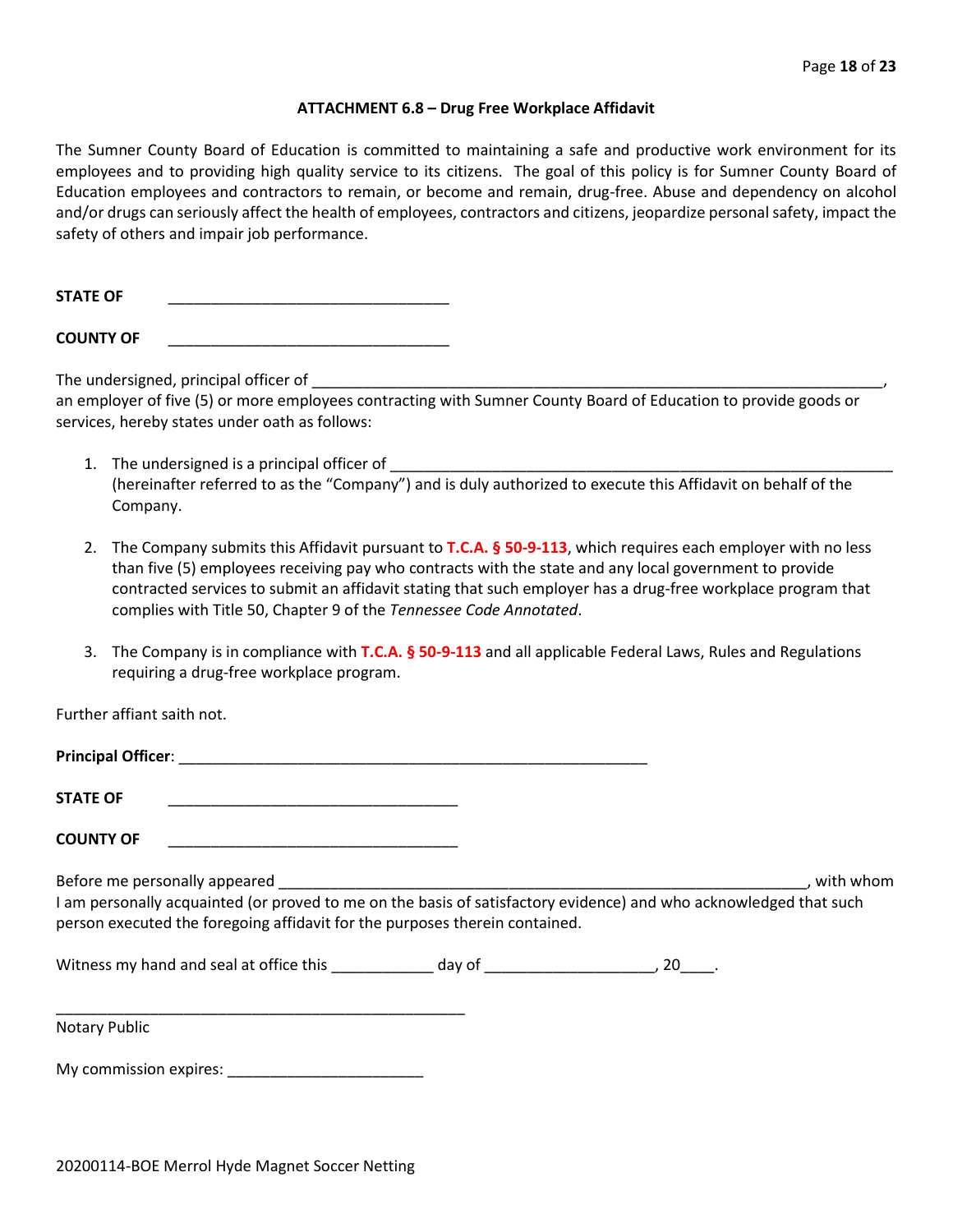#### **ATTACHMENT 6.9 – W9**

|                                                                                                                                                                                                                                                                                                                                                                                                                                                                                                                         | (Rev. December 2014)<br>Department of the Treasury<br>Internal Revenue Service<br>1 Name (as shown on your income tax return). Name is required on this line; do not leave this line blank.                                                                                                                                                                                                                                                                                                                                            | <b>Request for Taxpayer</b><br><b>Identification Number and Certification</b>                                                                                                                                                                                                                                                                                                                                                                                                                                                                                                                                                                                                                                                                    |                                                                                                                                                                                                                                                                                                      |        |    |  |                               |                                                                                                                                                                         | Give Form to the<br>requester. Do not<br>send to the IRS. |  |  |  |  |  |
|-------------------------------------------------------------------------------------------------------------------------------------------------------------------------------------------------------------------------------------------------------------------------------------------------------------------------------------------------------------------------------------------------------------------------------------------------------------------------------------------------------------------------|----------------------------------------------------------------------------------------------------------------------------------------------------------------------------------------------------------------------------------------------------------------------------------------------------------------------------------------------------------------------------------------------------------------------------------------------------------------------------------------------------------------------------------------|--------------------------------------------------------------------------------------------------------------------------------------------------------------------------------------------------------------------------------------------------------------------------------------------------------------------------------------------------------------------------------------------------------------------------------------------------------------------------------------------------------------------------------------------------------------------------------------------------------------------------------------------------------------------------------------------------------------------------------------------------|------------------------------------------------------------------------------------------------------------------------------------------------------------------------------------------------------------------------------------------------------------------------------------------------------|--------|----|--|-------------------------------|-------------------------------------------------------------------------------------------------------------------------------------------------------------------------|-----------------------------------------------------------|--|--|--|--|--|
| $\sim$                                                                                                                                                                                                                                                                                                                                                                                                                                                                                                                  |                                                                                                                                                                                                                                                                                                                                                                                                                                                                                                                                        | 2 Business name/disregarded entity name, if different from above                                                                                                                                                                                                                                                                                                                                                                                                                                                                                                                                                                                                                                                                                 |                                                                                                                                                                                                                                                                                                      |        |    |  |                               |                                                                                                                                                                         |                                                           |  |  |  |  |  |
| Specific Instructions on page<br>Print or type                                                                                                                                                                                                                                                                                                                                                                                                                                                                          | 3 Check appropriate box for federal tax classification; check only one of the following seven boxes:<br>C Corporation<br>S Corporation Partnership<br>Trust/estate<br>Individual/sole proprietor or<br>single-member LLC<br>Limited liability company. Enter the tax classification (C=C corporation, S=S corporation, P=partnership) ▶<br>Note. For a single-member LLC that is disregarded, do not check LLC; check the appropriate box in the line above for<br>the tax classification of the single-member owner.<br>code (if any) |                                                                                                                                                                                                                                                                                                                                                                                                                                                                                                                                                                                                                                                                                                                                                  |                                                                                                                                                                                                                                                                                                      |        |    |  |                               | 4 Exemptions (codes apply only to<br>certain entities, not individuals; see<br>instructions on page 3):<br>Exempt payee code (if any)<br>Exemption from FATCA reporting |                                                           |  |  |  |  |  |
| See                                                                                                                                                                                                                                                                                                                                                                                                                                                                                                                     | Other (see instructions) ▶<br>6 City, state, and ZIP code                                                                                                                                                                                                                                                                                                                                                                                                                                                                              | 5 Address (number, street, and apt. or suite no.)                                                                                                                                                                                                                                                                                                                                                                                                                                                                                                                                                                                                                                                                                                | Requester's name and address (optional)                                                                                                                                                                                                                                                              |        |    |  |                               |                                                                                                                                                                         | (Applies to accounts maintained outside the U.S.)         |  |  |  |  |  |
|                                                                                                                                                                                                                                                                                                                                                                                                                                                                                                                         |                                                                                                                                                                                                                                                                                                                                                                                                                                                                                                                                        | 7 List account number(s) here (optional)                                                                                                                                                                                                                                                                                                                                                                                                                                                                                                                                                                                                                                                                                                         |                                                                                                                                                                                                                                                                                                      |        |    |  |                               |                                                                                                                                                                         |                                                           |  |  |  |  |  |
| Part I                                                                                                                                                                                                                                                                                                                                                                                                                                                                                                                  |                                                                                                                                                                                                                                                                                                                                                                                                                                                                                                                                        | <b>Taxpayer Identification Number (TIN)</b>                                                                                                                                                                                                                                                                                                                                                                                                                                                                                                                                                                                                                                                                                                      |                                                                                                                                                                                                                                                                                                      |        |    |  |                               |                                                                                                                                                                         |                                                           |  |  |  |  |  |
|                                                                                                                                                                                                                                                                                                                                                                                                                                                                                                                         | TIN on page 3.<br>guidelines on whose number to enter.                                                                                                                                                                                                                                                                                                                                                                                                                                                                                 | Enter your TIN in the appropriate box. The TIN provided must match the name given on line 1 to avoid<br>backup withholding. For individuals, this is generally your social security number (SSN). However, for a<br>resident alien, sole proprietor, or disregarded entity, see the Part I instructions on page 3. For other<br>entities, it is your employer identification number (EIN). If you do not have a number, see How to get a<br>Note. If the account is in more than one name, see the instructions for line 1 and the chart on page 4 for                                                                                                                                                                                           |                                                                                                                                                                                                                                                                                                      |        | or |  | <b>Social security number</b> |                                                                                                                                                                         | <b>Employer identification number</b>                     |  |  |  |  |  |
| -<br>Part II<br>Certification                                                                                                                                                                                                                                                                                                                                                                                                                                                                                           |                                                                                                                                                                                                                                                                                                                                                                                                                                                                                                                                        |                                                                                                                                                                                                                                                                                                                                                                                                                                                                                                                                                                                                                                                                                                                                                  |                                                                                                                                                                                                                                                                                                      |        |    |  |                               |                                                                                                                                                                         |                                                           |  |  |  |  |  |
|                                                                                                                                                                                                                                                                                                                                                                                                                                                                                                                         | Under penalties of perjury, I certify that:                                                                                                                                                                                                                                                                                                                                                                                                                                                                                            |                                                                                                                                                                                                                                                                                                                                                                                                                                                                                                                                                                                                                                                                                                                                                  |                                                                                                                                                                                                                                                                                                      |        |    |  |                               |                                                                                                                                                                         |                                                           |  |  |  |  |  |
| 1. The number shown on this form is my correct taxpayer identification number (or I am waiting for a number to be issued to me); and<br>2. I am not subject to backup withholding because: (a) I am exempt from backup withholding, or (b) I have not been notified by the Internal Revenue<br>Service (IRS) that I am subject to backup withholding as a result of a failure to report all interest or dividends, or (c) the IRS has notified me that I am<br>no longer subject to backup withholding; and             |                                                                                                                                                                                                                                                                                                                                                                                                                                                                                                                                        |                                                                                                                                                                                                                                                                                                                                                                                                                                                                                                                                                                                                                                                                                                                                                  |                                                                                                                                                                                                                                                                                                      |        |    |  |                               |                                                                                                                                                                         |                                                           |  |  |  |  |  |
|                                                                                                                                                                                                                                                                                                                                                                                                                                                                                                                         |                                                                                                                                                                                                                                                                                                                                                                                                                                                                                                                                        | 3. I am a U.S. citizen or other U.S. person (defined below); and                                                                                                                                                                                                                                                                                                                                                                                                                                                                                                                                                                                                                                                                                 |                                                                                                                                                                                                                                                                                                      |        |    |  |                               |                                                                                                                                                                         |                                                           |  |  |  |  |  |
|                                                                                                                                                                                                                                                                                                                                                                                                                                                                                                                         | instructions on page 3.                                                                                                                                                                                                                                                                                                                                                                                                                                                                                                                | 4. The FATCA code(s) entered on this form (if any) indicating that I am exempt from FATCA reporting is correct.<br>Certification instructions. You must cross out item 2 above if you have been notified by the IRS that you are currently subject to backup withholding<br>because you have failed to report all interest and dividends on your tax return. For real estate transactions, item 2 does not apply. For mortgage<br>interest paid, acquisition or abandonment of secured property, cancellation of debt, contributions to an individual retirement arrangement (IRA), and<br>generally, payments other than interest and dividends, you are not required to sign the certification, but you must provide your correct TIN. See the |                                                                                                                                                                                                                                                                                                      |        |    |  |                               |                                                                                                                                                                         |                                                           |  |  |  |  |  |
| Sign<br>Here                                                                                                                                                                                                                                                                                                                                                                                                                                                                                                            | Signature of<br>U.S. person $\blacktriangleright$                                                                                                                                                                                                                                                                                                                                                                                                                                                                                      |                                                                                                                                                                                                                                                                                                                                                                                                                                                                                                                                                                                                                                                                                                                                                  |                                                                                                                                                                                                                                                                                                      | Date P |    |  |                               |                                                                                                                                                                         |                                                           |  |  |  |  |  |
|                                                                                                                                                                                                                                                                                                                                                                                                                                                                                                                         | <b>General Instructions</b>                                                                                                                                                                                                                                                                                                                                                                                                                                                                                                            | Section references are to the Internal Revenue Code unless otherwise noted.                                                                                                                                                                                                                                                                                                                                                                                                                                                                                                                                                                                                                                                                      | ● Form 1098 (home mortgage interest), 1098-E (student loan interest), 1098-T<br>(tuition)                                                                                                                                                                                                            |        |    |  |                               |                                                                                                                                                                         |                                                           |  |  |  |  |  |
|                                                                                                                                                                                                                                                                                                                                                                                                                                                                                                                         |                                                                                                                                                                                                                                                                                                                                                                                                                                                                                                                                        | Future developments. Information about developments affecting Form W-9 (such                                                                                                                                                                                                                                                                                                                                                                                                                                                                                                                                                                                                                                                                     | · Form 1099-C (canceled debt)                                                                                                                                                                                                                                                                        |        |    |  |                               |                                                                                                                                                                         |                                                           |  |  |  |  |  |
| as legislation enacted after we release it) is at www.irs.gov/fw9.<br><b>Purpose of Form</b>                                                                                                                                                                                                                                                                                                                                                                                                                            |                                                                                                                                                                                                                                                                                                                                                                                                                                                                                                                                        |                                                                                                                                                                                                                                                                                                                                                                                                                                                                                                                                                                                                                                                                                                                                                  | . Form 1099-A (acquisition or abandonment of secured property)<br>Use Form W-9 only if you are a U.S. person (including a resident alien), to<br>provide your correct TIN.                                                                                                                           |        |    |  |                               |                                                                                                                                                                         |                                                           |  |  |  |  |  |
| An individual or entity (Form W-9 requester) who is required to file an information<br>return with the IRS must obtain your correct taxpayer identification number (TIN)<br>which may be your social security number (SSN), individual taxpayer identification<br>number (ITIN), adoption taxpayer identification number (ATIN), or employer<br>identification number (EIN), to report on an information return the amount paid to<br>you, or other amount reportable on an information return. Examples of information |                                                                                                                                                                                                                                                                                                                                                                                                                                                                                                                                        |                                                                                                                                                                                                                                                                                                                                                                                                                                                                                                                                                                                                                                                                                                                                                  | If you do not return Form W-9 to the requester with a TIN, you might be subject<br>to backup withholding. See What is backup withholding? on page 2.<br>By signing the filled-out form, you:<br>1. Certify that the TIN you are giving is correct (or you are waiting for a number<br>to be issued). |        |    |  |                               |                                                                                                                                                                         |                                                           |  |  |  |  |  |
| returns include, but are not limited to, the following:                                                                                                                                                                                                                                                                                                                                                                                                                                                                 |                                                                                                                                                                                                                                                                                                                                                                                                                                                                                                                                        |                                                                                                                                                                                                                                                                                                                                                                                                                                                                                                                                                                                                                                                                                                                                                  | 2. Certify that you are not subject to backup withholding, or                                                                                                                                                                                                                                        |        |    |  |                               |                                                                                                                                                                         |                                                           |  |  |  |  |  |
|                                                                                                                                                                                                                                                                                                                                                                                                                                                                                                                         | · Form 1099-INT (interest earned or paid)                                                                                                                                                                                                                                                                                                                                                                                                                                                                                              | 3. Claim exemption from backup withholding if you are a U.S. exempt payee. If<br>applicable, you are also certifying that as a U.S. person, your allocable share of                                                                                                                                                                                                                                                                                                                                                                                                                                                                                                                                                                              |                                                                                                                                                                                                                                                                                                      |        |    |  |                               |                                                                                                                                                                         |                                                           |  |  |  |  |  |
|                                                                                                                                                                                                                                                                                                                                                                                                                                                                                                                         |                                                                                                                                                                                                                                                                                                                                                                                                                                                                                                                                        | . Form 1099-DIV (dividends, including those from stocks or mutual funds)                                                                                                                                                                                                                                                                                                                                                                                                                                                                                                                                                                                                                                                                         | any partnership income from a U.S. trade or business is not subject to the                                                                                                                                                                                                                           |        |    |  |                               |                                                                                                                                                                         |                                                           |  |  |  |  |  |
| . Form 1099-MISC (various types of income, prizes, awards, or gross proceeds)<br>. Form 1099-B (stock or mutual fund sales and certain other transactions by<br>brokers)                                                                                                                                                                                                                                                                                                                                                |                                                                                                                                                                                                                                                                                                                                                                                                                                                                                                                                        |                                                                                                                                                                                                                                                                                                                                                                                                                                                                                                                                                                                                                                                                                                                                                  | withholding tax on foreign partners' share of effectively connected income, and<br>4. Certify that FATCA code(s) entered on this form (if any) indicating that you are<br>exempt from the FATCA reporting, is correct. See What is FATCA reporting? on<br>page 2 for further information.            |        |    |  |                               |                                                                                                                                                                         |                                                           |  |  |  |  |  |
|                                                                                                                                                                                                                                                                                                                                                                                                                                                                                                                         | · Form 1099-S (proceeds from real estate transactions)<br>. Form 1099-K (merchant card and third party network transactions)                                                                                                                                                                                                                                                                                                                                                                                                           |                                                                                                                                                                                                                                                                                                                                                                                                                                                                                                                                                                                                                                                                                                                                                  |                                                                                                                                                                                                                                                                                                      |        |    |  |                               |                                                                                                                                                                         |                                                           |  |  |  |  |  |

Cat. No. 10231X

Form **W-9** (Rev. 12-2014)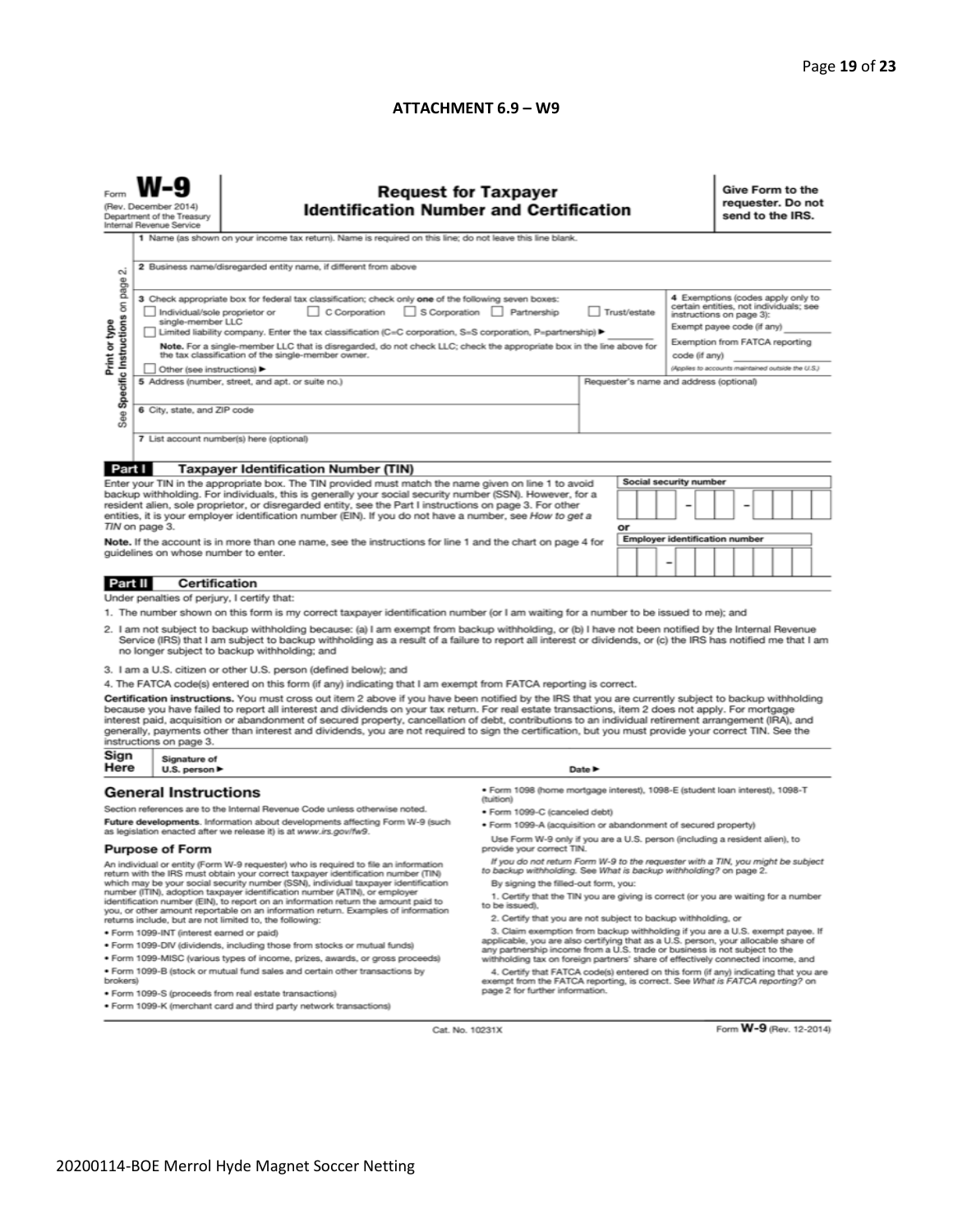#### **ATTACHMENT 6.10 – Standard Terms & Conditions SUMNER COUNTY BOARD OF EDUCATION (SCS)**

#### **1. PREPARATION AND SUBMISSION OF BID.**

- **a.** Failure to examine any drawings**,** specifications, or instructions will be at the proposer's risk. Any deviation from the stated terms, conditions and specifications must be coordinated with and approved in writing by the SCS Purchasing Supervisor.
- **b.** RFP/ITB SUBMITTAL / SIGNATURE: Proposal shall give the full name and business address of the bidder. If the proposer is a corporation, the name shall be stated as it is in the corporate charter. Proposals must be signed in ink by the proposer's authorized agent. Unsigned proposals will be rejected. Proposals are to be sealed and the outside of the envelope is to reference the RFP/ITB number. The person signing the proposal must show their title, and if requested by the institution, must furnish satisfactory proof of his or her authority to bind his or her company in contract. Proposer understands that by submitting a proposal with an authorized signature, it shall constitute an offer to SCS. Proposals must be typewritten or in ink; otherwise they may not be considered. Purchase orders will be issued to the firm name appearing on the W9. Electronic submissions via email, fax, etc. shall not be accepted.
- **c.** SCS is not responsible for any costs incurred by any vendor pursuant to the RFP/ITB. The vendor shall be responsible for all costs incurred in connection with the preparation and submission of its proposal.
- **d.** All proposers must be in compliance with T.C.A. § 62-6-119 at the time of proposal submission and provide evidence of compliance with the applicable provisions of the chapter before such proposal may be considered.
- **e.** Proposals are to be received in the location designated in the RFP/ITB no later than the specified date and time. Late submissions will NOT be opened or considered.
- **f.** No erasures permitted. Errors may be crossed out and corrections printed in ink or typewritten adjacent to error and must be initialed in ink by person signing the proposal.
- **g.** Specifications: Reference to available specifications shall be sufficient to make the terms of the specifications binding on the proposer. The use of the name of a manufacturer, or any special brand or make in describing an item does not restrict the proposer to that manufacturer or specific article, unless specifically stated. Comparable products of other manufacturers will be considered if proof of compatibility is contained in the proposal. Proposers are required to notify SCSs Purchasing Supervisor whenever specifications/procedures are not perceived to be fair and open. The articles on which the proposal is submitted must be equal or superior to that specified. Informative and Descriptive Literature: The proposer must show brand or trade names of the articles proposed, when applicable. It shall be the responsibility of the proposer, including proposer's whose product is referenced, to furnish with the proposer such specifications, catalog pages, brochures or other data as will provide an adequate basis for determining the quality and functional capabilities of the product offered. Failure to provide this data may be considered valid justification for rejection of proposer.
- **h.** Samples: Samples of items when called for, must be furnished free of expense, and if not destroyed will, upon proposer's request within ten (10) days of RFP/ITB opening, be returned at the proposer's expense. Each sample must be labeled with the proposer's name, manufacturer's brand name and number, RFP/ITB number and item reference.
- **i.** Time of Performance: The number of calendar days in which delivery is to be made after receipt of order shall be stated in the RFP/ITB and may be a factor in making an award, price notwithstanding. If no delivery time is stated in the bid, bidder agrees that delivery is to be made within two weeks (10 business days) of order.
- **j.** Transportation and delivery charges should be included in the price and be fully prepaid by the vendor to the destination specified in the RFP/ITB. Proposal prices shall include delivery of all items F.O.B. destination.
- **k.** New materials and supplies must be delivered unless otherwise specifically stated in the RFP/ITB.
- **l.** Alternate/multiple bids will not be considered unless specifically called for in the RFP/ITB.
- **m.** Only proposals submitted on RFP/ITB forms furnished by SCS will be considered.
- n. By signing this RFP/ITB where indicated, the proposer agrees to strictly abide by all local, state and federal statutes and regulations. The proposer further certifies that this proposer is made without collusion or fraud.
- **o.** Error in Proposal. In case of error in the extension of prices in the proposal, the unit price will govern. Late submissions will NOT be opened or considered. Proposers are cautioned to verify their proposals before submission, as amendments received after the RFP/ITB deadline will not be considered. No proposals shall be altered, amended or withdrawn after opening. After proposal opening, a proposer may withdraw a proposal only when there is obvious clerical error such as a misplaced decimal point, or when enforcement of the proposal would impose unconscionable hardship due to an error in the proposal resulting in a quotation substantially below the other proposals received. Proposal withdrawals will be considered only upon written request of the proposer.
- **2. OPEN RECORDS.** In order to comply with the provisions of the Tennessee Open Records Act, all proposals will be publicly opened and are subject to public inspection after the award upon written request. Proposers may be present at RFP/ITB opening. Summary information will be posted the SCS website, www.sumnerschools.org under the Invitation to Bid link.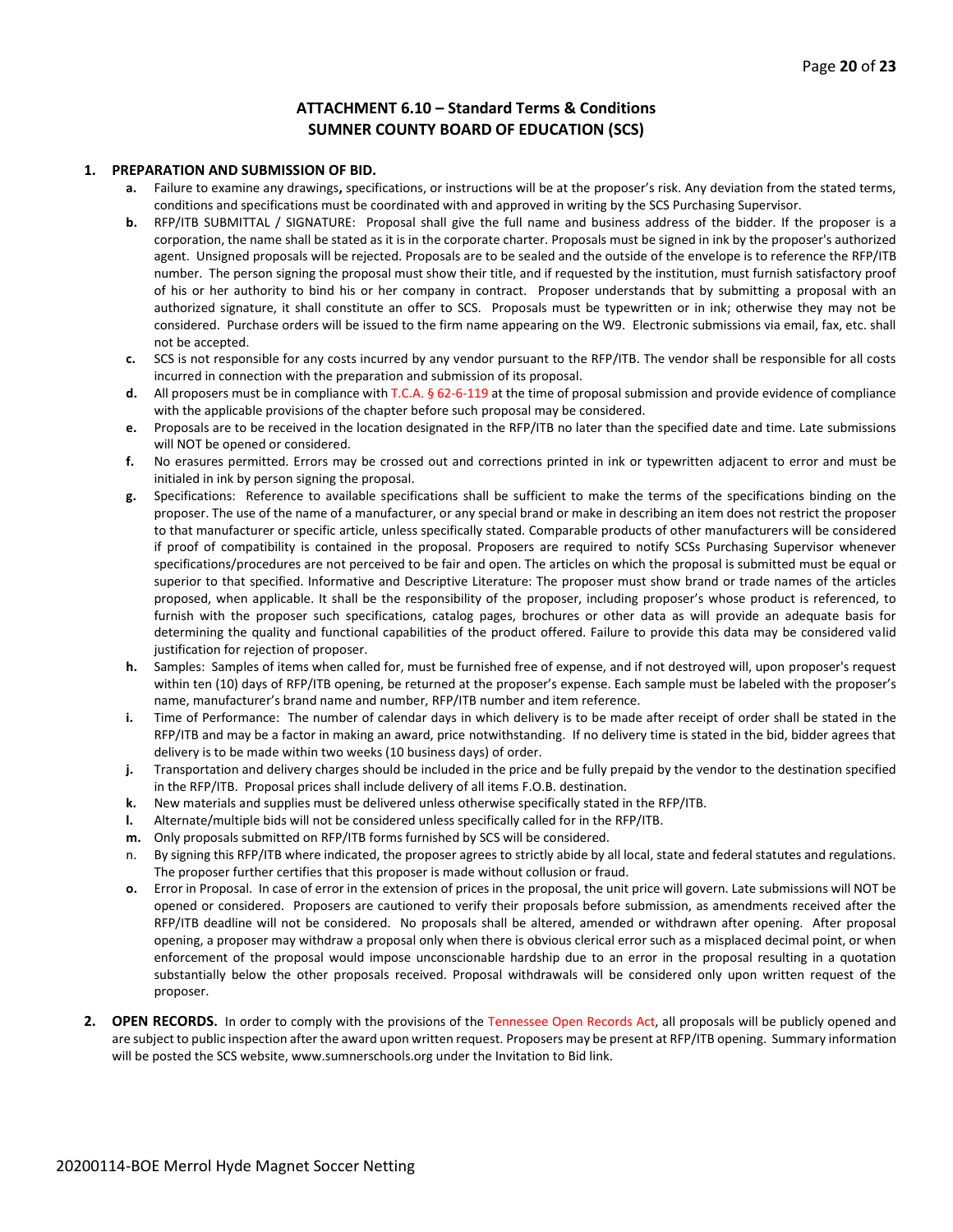- **3. ACCEPTANCE AND AWARD.** SCS reserves the right to reject any and all proposals and to waive any informality in proposals and, unless otherwise specified by the proposer to accept any item in the proposal. Action to reject all proposals shall be taken for unreasonably high prices, errors in the proposal documents, cessation of need, unavailability of funds, or any other reason approved by SCS.
	- a. Contracts and purchases will be made with the lowest, responsive, responsible, qualified proposer. The quality of the articles to be supplied, their conformity with the specifications, their suitability to the requirements of the Institution, cash discount offered, and the delivery terms will be taken into consideration.
	- b. Any deviation from these stated terms, specifications and conditions must be coordinated with and approved in writing by the Purchasing Supervisor.
	- c. Prices quoted on the response (if any) are to be considered firm and binding until the said equipment, supplies or services are in the possession of SCS.
	- d. SCS reserves the right to order more or less than the quantity listed in the proposal.
	- e. If a proposer fails to state a time within which a proposal must be accepted, it is understood and agreed that SCS shall have ninety (90) days to accept.
	- f. No purchase or contract is authorized or valid until the issuance of a SCS purchase order in accordance with SCS policy. No SCS employee is authorized to purchase equipment, supplies or services prior to the issuance of such a purchase order.
	- g. The contract may not be assigned without written SCS consent.
	- h. If the appropriate space is marked on the RFP/ITB, other Institutions (such as State, Local and/or Public Agencies) may purchase off the contract during the same period as SCS.
	- i. The awarded proposer will be required to post a performance and payment bond in the amount of 25% of the contract price if it exceeds \$100,000 as stated by T.C.A. §12-4-201.
	- j. If the project cost is in excess of \$25,000 a performance bond must be secured by the requesting part in an amount equal to the market improvement value.
	- k. By submission of this bid and signature thereof, the Bidder acknowledges compliance with the provisions of Public Chapter No. 587 / Senate Bill No. 2048 (Employee Background Check). The Bidder further agrees to submit a formal certification thereof prior to commencing work.
- **4. PAYMENT**. Payment terms must be specified in the proposal, including any discounts for early payment. Partial payments will not be approved unless justification for such payment can be shown. Terms will be NET 30 days. Payment will not be made until the conditions and specifications of the RFP/ITB are inspected and approved as conforming by persons appointed by SCS.
- **5. DEFAULT OF SELECTED VENDOR.** In case of vendor default, SCS may procure the articles or services from other sources and hold the defaulting vendor responsible for any resulting cost. If the awarded vendor violates any terms of their response, the contract, SCS policy or any law, they may be disqualified from proposing for a period of two years for minor violations or longer for major violations. Proposals from disqualified proposers will not be accepted during the period of disqualification.
- **6. INSPECTION OF PURCHASES.** Articles received which are not equivalent will not be accepted and will be picked up by the vendor or returned to vendor, shipping charges collect. SCS shall have a reasonable period in which to inspect and accept or reject materials without liability. If necessity requires SCS to use nonconforming materials, an appropriate reduction in payment may be made.
- **7. TAXES.** SCS is tax exempt; do not include taxes in quotation. Vendors making improvements or additions to or performing repair work on real property for SCS are liable for any applicable sales or use tax on tangible personal property used in connection with the contract or furnished to vendors by the state for use under the contract.
- **8. NONDISCRIMINATION.** SCS is an equal opportunity employer. SCS and bidder agree to comply with Titles VI and VII of the Civil Rights Act of 1964, Title IX of the Education Amendments of 1972, Section 504 of the Rehabilitation Act of 1973, Executive Order 11,246, the Americans with Disabilities Act of 1990 and the related regulations to each. Each party assures that it will not discriminate against any individual including, but not limited to employees or applicants for employment and/or students, because of race, religion, creed, color, sex, age, disability, veteran status or national origin. In the event that any claims should arise with regards to violations of any such local, state or federal law, statues, rule or regulations, the vendor will indemnify and hold SCS harmless for any damages, including court costs or attorney fees, which might be incurred.
- **9. PROHIBITIONS/NO VENDOR CONTRACT FORM.** Acceptance of gifts from vendors is prohibited. T.C.A. §12-4-106. The contract documents for purchase under this RFP/ITB shall consist of the successful proposer's bid and SCSs purchase order. The proposer may request exceptions to terms and conditions and/or request SCS to accept other terms and conditions by means of subsequent documents such as invoices, warranty agreements, license agreements, etc. All subsequent documents shall be open to revision for impermissible language. SCS reserves the right to render the proposal unresponsive and subject the proposal to rejection if successful terms cannot be negotiated.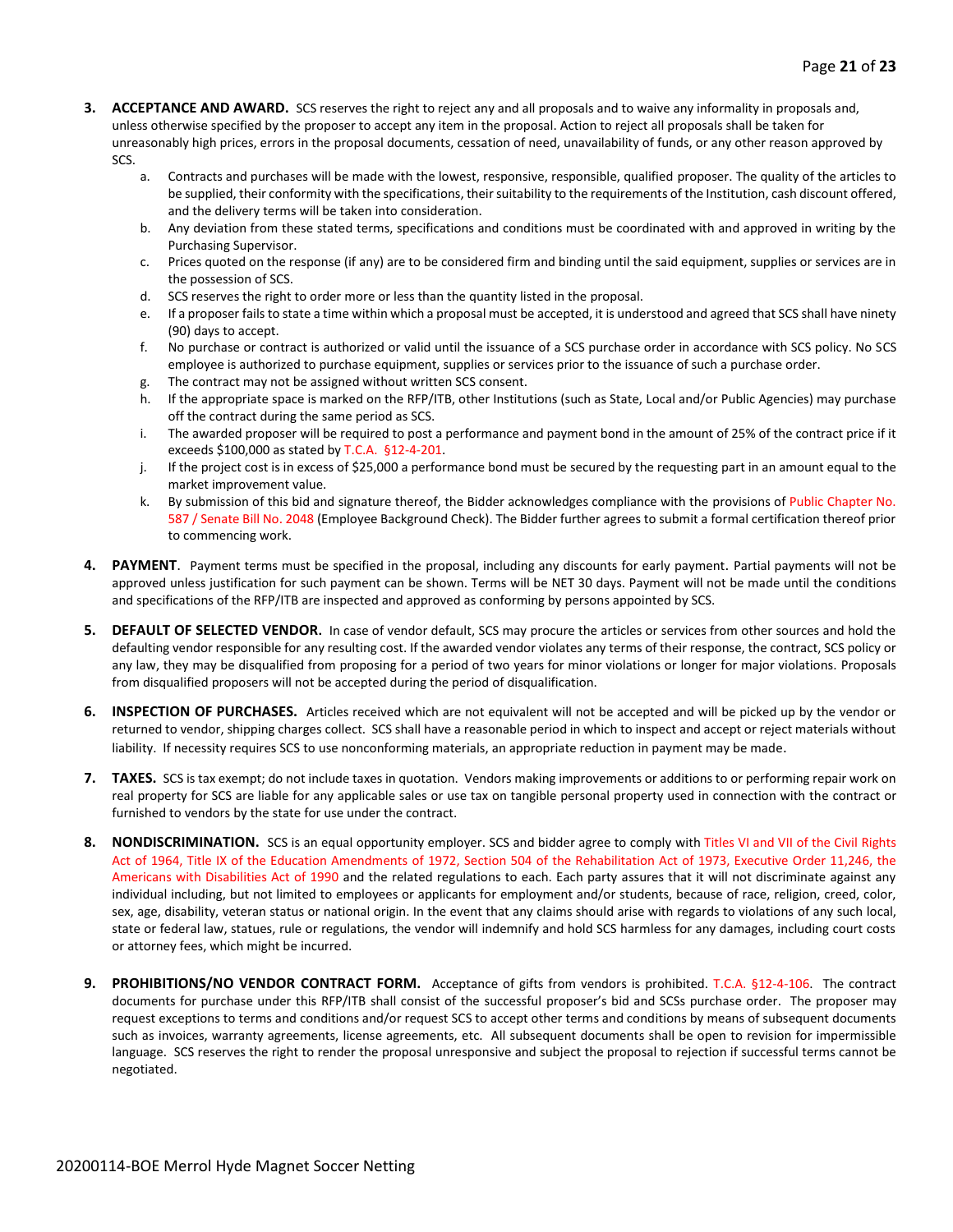- **10. PROHIBITION ON HIRING ILLEGAL IMMIGRANTS.** Tennessee Public Chapter No. 878 of 2006, T.C.A. §12-3-309, requires that Contractor attest in writing that Contractor will not knowingly utilize the services of illegal immigrants in the performance of this Contract and will not knowingly utilize the services of any subcontractor, if permitted under this Contract, who will utilize the services of illegal immigrants in the performance of this Contract. The attestation shall be made on the form, Attestation re Personnel Used in Contract Performance ("the Attestation"), which is attached and hereby incorporated by this reference.
- **11. SALES AND USE TAX.** Before the Purchase Order/Contract resulting from this RFP/ITB is signed, the apparent successful proposer must be registered with the Department of Revenue for the collection of Tennessee sales and use tax as required by T.C.A. §12-3-306.
- **12. ASSIGNMENT.** Neither the vendor nor SCS may assign this agreement without prior written consent of the other party.
- **13. LIABILITIES.** The vendor shall indemnify SCS against liability for any suits, actions or claims of any character arising from or relating to the performance under this agreement by the vendor or its subcontractors. SCS has no obligation for the payment of any judgement or the settlement of any claim made against the vendor or its subcontractors as a result of obligations under this contract.
- **14. APPLICABLE LAW.** Any contract shall be interpreted under the laws and statutes of the State of Tennessee. SCS does not enter into contracts which provide for mediation or arbitration. Any action arising from any contract made from this RFP/ITB shall be brought in the state courts in Sumner County, TN or in the United States Federal District Court for the Middle District of Tennessee.

Additionally, it is a violation of state statutes to purchase materials, supplies, services or any other item from a vendor that is a commissioner, official, employee or board member that has any financial or beneficial interest in such transaction, T.C.A. §12-4-101.

- **15. FUNDS**. The Proposer understands and accepts the non-appropriation of funds provision of SCS.
- **16. DATA PRIVACY AND SECURITY**. Personal Information (PI) includes but is not limited to that information protected by HIPAA, the HITECH Act, FERPA, or Gramm-Leach-Bliley) or such information which would allow a third party to gain access to the personal, medical or financial records of any of any party. Vendor represents and warrants that its collection, access, use, storage, disposal and disclosure of PI complies with all applicable federal and state privacy and data protection laws. Vendor represents and warrants that Vendor will maintain compliance with the SSAE 16 standard, and shall undertake any audits and risk assessments Vendor deems necessary to maintain compliance with SSAE16. If PI provided by SCS to Vendor is subject to FERPA. Vendor agrees that in its handling of FERPA data it will perform as a school official as that term is defined by FERPA regulations. Vendor acknowledges that its improper disclosure or redisclosure of PI covered by FERPA may, under certain circumstances, result in Vendor's exclusion from eligibility to contract with SCS for at least five (5) years. Vendor shall provide SCS with the name and contact information for an employee of Vendor who shall serve as SCS's primary security contact and shall be available to assist Customer twenty-four (24) hours per day, seven (7) days per week as a contact in resolving obligations associated with any security incident in which it is reasonably suspected that there has been a breach of information security. Vendor shall immediately mitigate or resolve any Security Incident, at Vendor's expense and in accordance with applicable privacy rights, laws, regulations and standards. Vendor shall reimburse SCS for actual costs incurred by SCS in responding to, and mitigating damages caused by, any Security Incident, including all costs of notice and/or remediation incurred under applicable law as a result of the Security Incident.
- **17. IRAN DIVESTMENT ACT.** By submission of this proposal, each proposer and each person signing on behalf of any proposer certified, and in the case of a joint proposal, each party thereto certifies as to its own organization, under penalty of perjury, that to the best of its knowledge and belief that each proposer is not on the list created pursuant to T.C.A. §12-12-106.
- **18. COMPLIANCE WITH CONDUCT STANDARDS**. Contractors shall be fully responsible for the conduct of its employees, subcontractors, representatives and agents. Loud or offensive music, language or behavior is unacceptable. Tobacco use of any type and vaping is prohibited on SCS property. Contact or interaction with staff or students is not allowed excepted between designated representatives of SCS and Contractor.